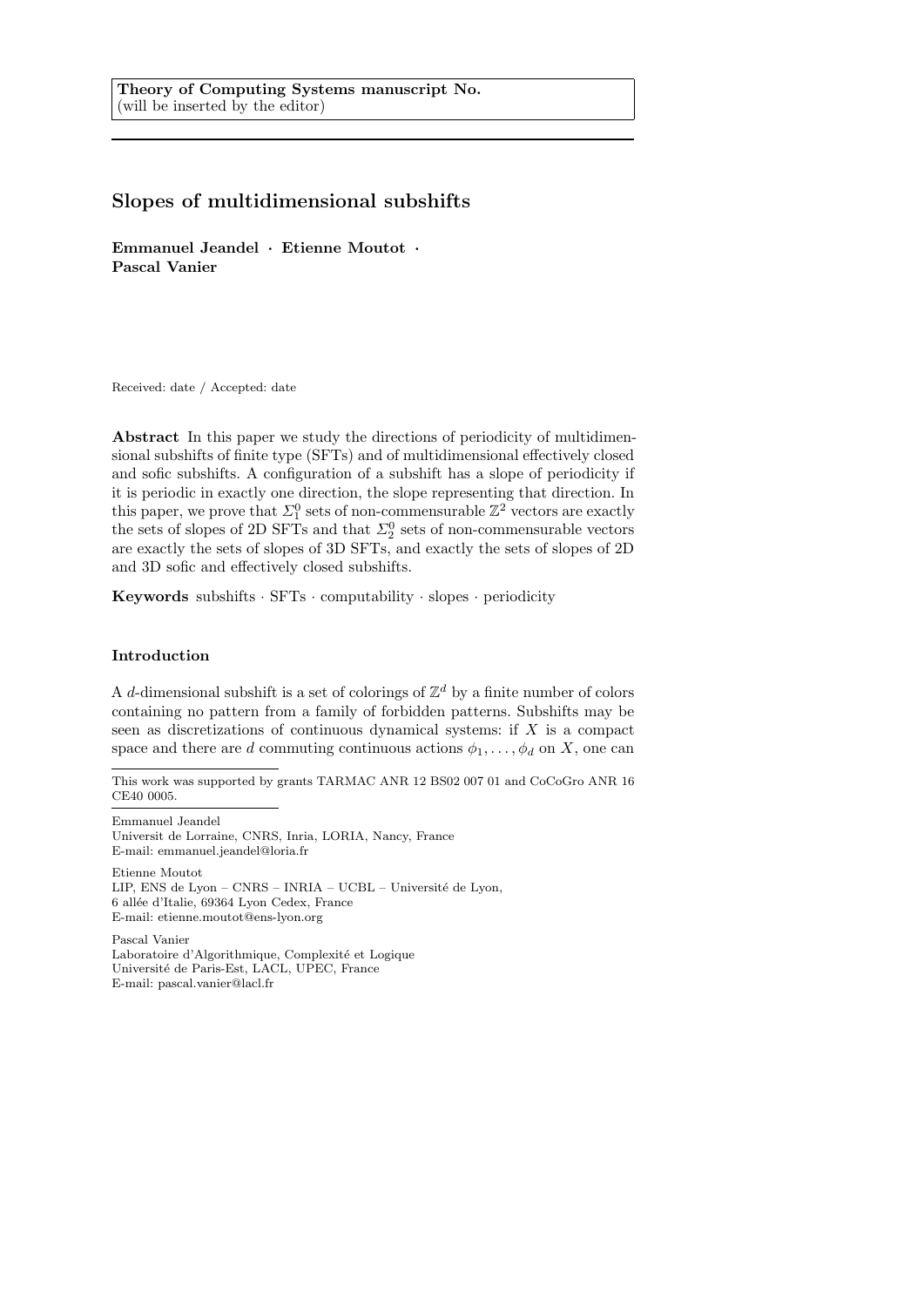partition *X* in a finite number of parts indexed by an alphabet  $\Sigma$ . The orbit of a point  $x \in X$  maps to a coloring *y* of  $\mathbb{Z}^d$  where  $y(v)$  corresponds to the partition where  $\phi^v(x)$  lies.

If the family of forbidden patterns is finite, the subshift is said to be of finite type (SFT for short). In dimension 1, most problems on SFTs are easy in a computational sense, since SFTs correspond to bi-infinite walks on finite automata. For instance, in dimension 1, detecting whether an SFT is nonempty is decidable since it suffices to detect if there exists a cycle in the corresponding automaton [19], which corresponds to the existence of a periodic configuration.

In higher dimensions however, the situation becomes more involved, and knowing whether an SFT is non-empty becomes undecidable [3, 4]. The proof uses two key results on S[FT](#page-24-0)s: the existence of an aperiodic SFT and an encoding of space-time diagrams of Turing machines. The fact that there exists aperiodic SFTs is not straightforward, and the converse was first conjectured by Wang [26]. Had this conjecture been true, it would have [me](#page-23-0)[an](#page-23-1)t the decidability of the emptiness problem for SFTs. Berger [3, 4] proved however that there does exist SFTs containing only aperiodic configurations. Subsequently, many other aperiodic SFTs were constructed [5, 13, 18, 23, 24]. Note that the existence [in](#page-24-1) itself of aperiodic SFTs does not suffice a priori to prove that the emptiness problem is undecidable, one needs in [a](#page-23-0)[dd](#page-23-1)ition to encode some computation in them, usually in the form of Turing machines.

Periodicity has thus been central in the stu[dy](#page-23-2) [of](#page-23-3) [SF](#page-23-4)[Ts f](#page-24-2)[rom](#page-24-3) the beginning, and it has been proved early that knowing whether an SFT is aperiodic is undecidable [9]. In fact, sets of periods constitute a classical conjugacy/isomorphism invariant for subshifts in any dimension. As such, they have been studied extensively and even characterized algebraically in dimension 1, see [19] for more details. It also seems that computability theory is the right tool to study dynamical [a](#page-23-5)spects of higher dimensional symbolic dynamical systems [1,7,12,20].

In dimensions  $d \geq 2$ , one may investigate periodicity from different point of views. Denote  $\Gamma_x = \{ \mathbf{v} \in \mathbb{Z}^d \mid x(\mathbf{z} + \mathbf{v}) = x(z), \forall \mathbf{z} \in \mathbb{Z}^d \}$  the latti[ce o](#page-24-0)f vectors of periodicity of configuration *x*. This lattice  $\Gamma_x$  may be of any dimension below *d* and some cases are particularly interesting:

- **–** When it is of dimension 0, then *x* does not have any vector of periodicity and is hence aperiodic.
- **–** When it is of dimension *d*, *x* can be defined by a finite pattern. This case has been studied and partly characterized in terms of complexity classes by Jeandel and Vanier [16].
- **–** When it is of dimension 1, then there exists some vector *v* such that *Γ<sup>x</sup>* = **v**Z. In this case, one may talk about the direction or slope of **v**: two vectors **u**, **w** have the same slope if there exists  $\lambda \neq 0$  such that  $\lambda \mathbf{u} = \mathbf{w}$ .

In this paper, we are in[tere](#page-23-6)sted in this last case. In particular we focus on characterizing the possible sets of slopes that a subshift may realize. Having the same slope is an equivalence relation and we define a slope to be an equivalence class for this relation. We note  $S(\mathbb{Z}^d)$  the sets of slopes for  $\mathbb{Z}^d$ . In dimension 2,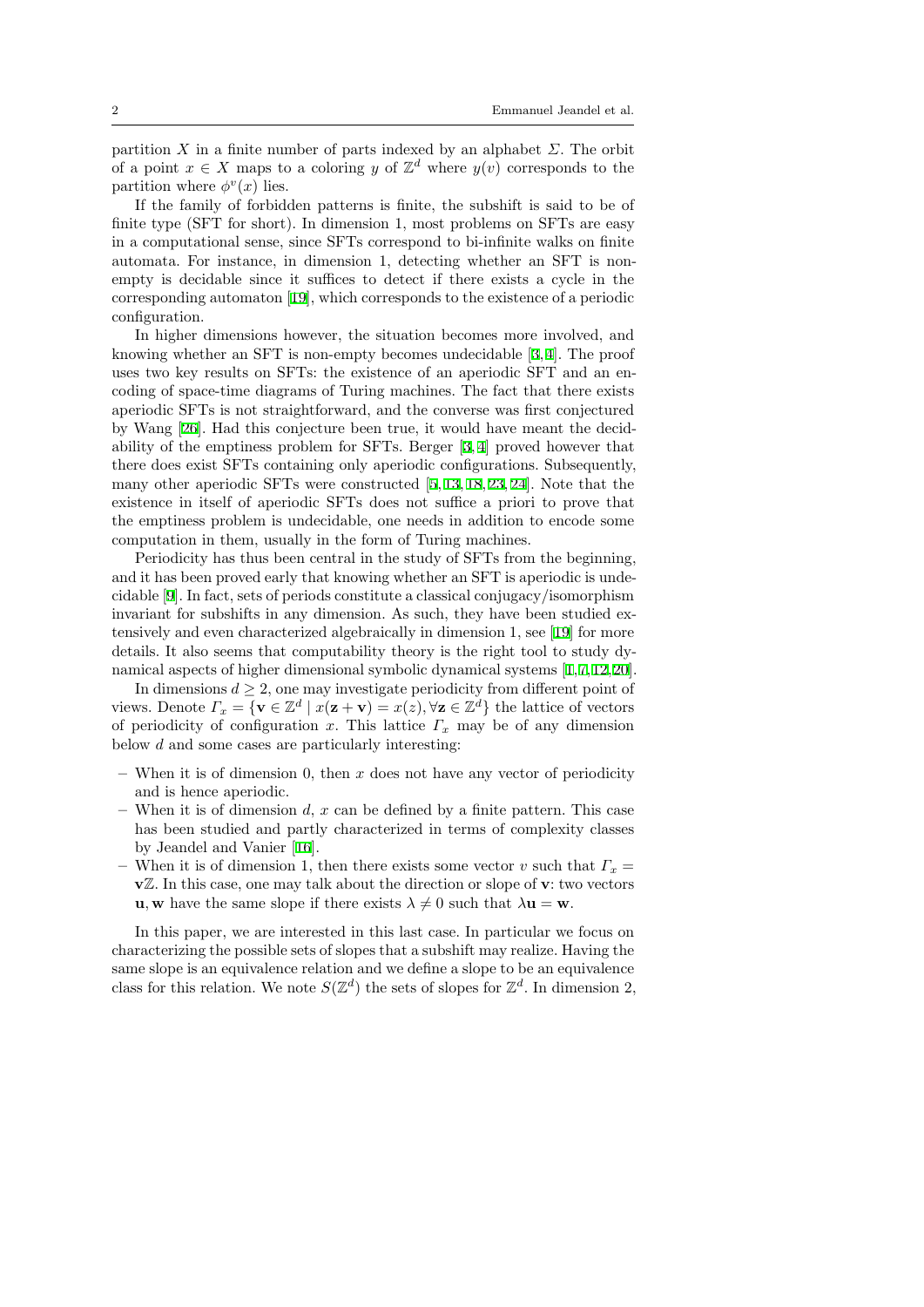the usual definition of a slope is a rational  $m \in \mathbb{Q} \cup \{\infty\}^1$  such that  $y = mx$ , *S*( $\mathbb{Z}^2$ ) can thus be identified with  $\mathbb{Q} \cup {\infty}$  as was done in [15]. The definition of slope via rationals does not scale nicely to higher dimensions however, as will be seen in Section 1.3.

We will start by studying subshifts in dimension 2:

**Theorem 1** *The sets of slopes of 2-dimensional SFTs ar[e ex](#page-23-7)actly the recursively enumerable*  $(\Sigma_1^0)$  *subsets of*  $S(\mathbb{Z}^2)$ *.* 

**Theorem 2** *The sets of slopes of 2-dimensional sofic and effectively closed subshifts are exactly the*  $\Sigma^0_2$  *subsets of*  $S(\mathbb{Z}^2)$ *.* 

<span id="page-2-1"></span>We then tackle three dimensional subshifts, where the characterization is the same for SFTs, sofic and effectively closed shifts.

**Theorem 3** *The sets of slopes of 3-dimensional SFTs, sofic and effectively closed subshifts are exactly the*  $\Sigma^0$  *subsets of*  $S(\mathbb{Z}^3)$ *.* 

<span id="page-2-2"></span>In order to do this, we introduce a new way to synchronize computations between different dimensions, partly inspired by what is done by Durand, Romashchenko and Shen [7].

The complexity gap between dimensions 2 and 3 for SFTs boils down to the fact that the subset of periodic configurations of a *d*-dimensional subshift along some periodicity vector may be seen as a  $(d-1)$ -dimensional subshift (see Section 2.1), which [in](#page-23-8) the case of a 2-dimensional SFT means working on a 1-dimensional SFT.

We do not know whether the characterizations holds for higher dimensions since the upper bound is based on a result that is specific to  $\mathbb{Z}^2$  [8]. However, the realizati[on c](#page-6-0)an be readily generalized to higher dimensions.

The paper is organized as follows: in Section 1 we recall definitions about subshifts and the arithmetical hierarchy, followed by the important definitions concerning periodicity in Section 1.3, in Section 2 we prove prove [t](#page-23-9)hat sets of slopes of 2D and 3D SFTs and effectively closed subshifts are in the appropriate level of the hierarchy and in Section 3 we give c[on](#page-2-0)structions realizing sets of the arithmetical hierarchy as sets of slopes.

This article covers the results [ann](#page-5-0)ounced in [\[1](#page-6-1)5] and [21] together with a treatment of the effective and sofic case. It also includes the full characterization allowed by [8].

#### **1 Definitions and Properties**

#### 1.1 Subshifts and tilesets

<span id="page-2-0"></span>We give here some standard definitions and facts about subshifts, one may consult [19] for more details.

<sup>1</sup> With *<sup>∞</sup>* representing the particular case of the vertical line.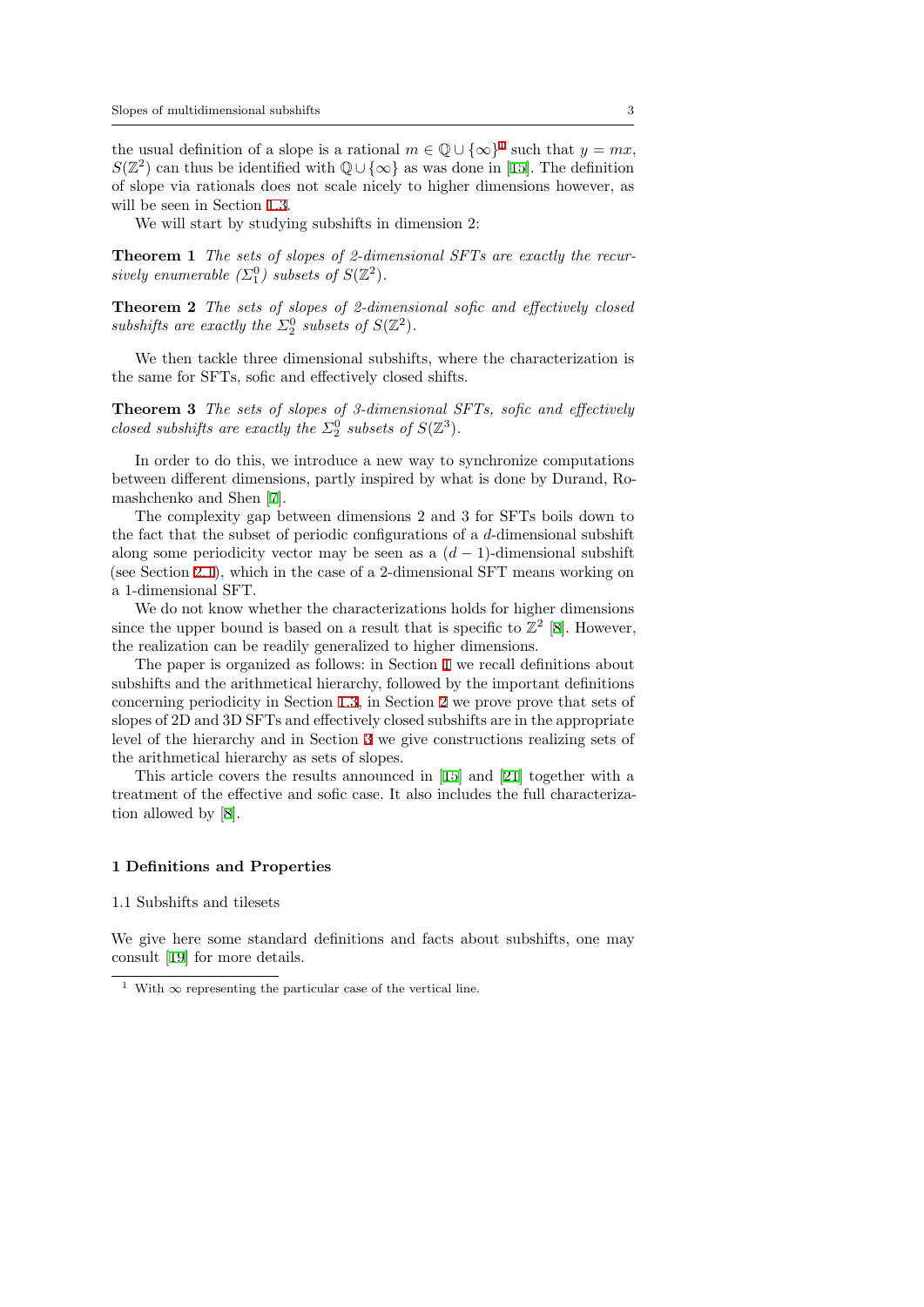Let *Σ* be a finite alphabet, a *configuration* (or tiling) is a function  $c: \mathbb{Z}^d \to$ *Σ*. A *pattern* is a function  $p: N \to \Sigma$ , where  $N \subseteq \mathbb{Z}^d$  is a finite set, called the *support* of  $p$ . A pattern  $p$  *appears* in a configuration or another pattern  $q$  if there exists  $\mathbf{v} \in \mathbb{Z}^d$  such that  $\forall \mathbf{x} \in N$ ,  $p(\mathbf{x}) = q(\mathbf{x} + \mathbf{v})$ . We write then  $p \sqsubseteq q$ . A *subshift* is a closed, shift-invariant subset of  $\mathcal{Z}^{\mathbb{Z}^d}$ . With this terminology,  $\mathcal{Z}^{\mathbb{Z}^d}$  is called the *d*-dimensional *full shift*. For a subshift *X* we will usually denote the shift action by  $\sigma$ . The full shift is a compact metric space when equipped with the distance  $d(x, y) = 2^{-\min\{\|\mathbf{v}\|_{\infty} \ |\ \mathbf{v} \in \mathbb{Z}^d, x(\mathbf{v}) \neq y(\mathbf{v})\}}$  with  $\|\mathbf{v}\|_{\infty} = \max_i |\mathbf{v}_i|$ .

It is well known that subshifts may also be defined via collections of forbidden patterns. Let  $F$  be a collection of forbidden patterns, the subset  $X_F$ of  $\mathcal{Z}^{\mathbb{Z}^d}$  defined by

$$
X_F=\left\{x\in \varSigma^{\mathbb{Z}^d}\mid \forall p\in F, p\not\sqsubseteq x\right\}
$$

is a subshift. Any subshift may be defined via an adequate collection of forbidden patterns. A configuration of a subshift is also called a *point* of this subshift and is said to be valid with respect to the family of forbidden patterns *F*. A *subshift of finite type (SFT)* is a subshift which may be defined via a finite collection of forbidden patterns. In this case, remark that *F* being finite, one can define a subshift of finite type either by a set of forbidden or allowed patterns.

The subshift  $X_F$  is *effectively closed* if it is the complement of an effectively open set, that is a recursively enumerable union of basic open sets. In this case, the set *F* is recursively enumerable.



Fig. 1: A set of forbidden patterns and valid configurations associated to it.



Fig. 2: A Wang tile and a portion of a valid tiling.

*Wang tiles* are unit squares with colored edges which may not be flipped or rotated, a *tileset* is a finite set of Wang tiles. Tiles of a tileset maybe placed side by side on the  $\mathbb{Z}^2$  plane only when the matching borders have the same color, thus forming a tiling of the plane. The set of all tilings by some tileset is an SFT, and conversely, any SFT may be converted into an isomorphic tileset. From a computability point of view, both models are equivalent and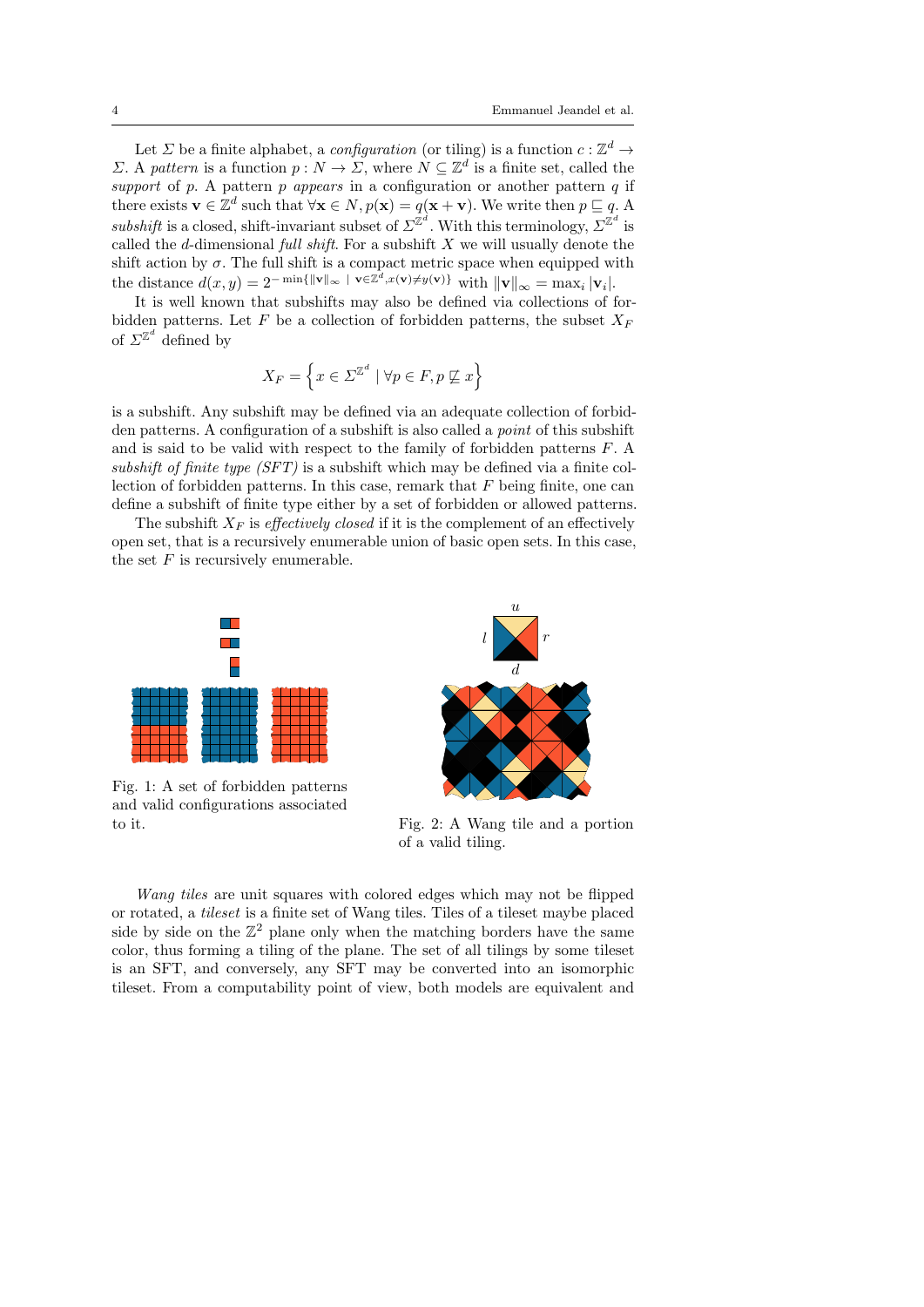we will use both indiscriminately. In 3D, Wang tiles can be straightforwardly generalized to Wang cubes.

A *factor*  $\pi$  :  $\Sigma^{\mathbb{Z}^d} \to \Sigma'^{\mathbb{Z}^d}$  is a continuous function which commutes with the shift action. It allows to change the alphabet of a subshift by applying a local transformation to it, since such functions can always be defined locally [10]. We say that two subshifts are *topologically conjugate* (or simply conjugate) if there is a homeomorphism which commutes with the shift action (i.e. a bijective factor) between the two. We also use this notion to define a new type of subshift: a subshift is a *sofic subshift* if it is a factor of some SFT. Sinc[e in](#page-23-10) this paper we will talk only about three types of subshifts, we say that two subshifts are of the same type if they are both SFT, or both effectively closed or both sofic.

A subshift is *North-West-deterministic* if, for any position, and for any two colors placed above it and to its left, there exists at most one valid color at this position. Likewise, we call a subshift *West-deterministic* if it is the case with the colors to its left and top-left.



Fig. 3: NW-determinism. Fig. 4: W-determinism.

 $\rightarrow$   $\Box$ 

P

#### 1.2 Arithmetical hierarchy

We give now some basic definitions used in computability theory and in particular about the arithmetical hierarchy. More details may be found in [25]. Usually the arithmetical hierarchy is seen as a classification of sets according to their logical characterization. For our purpose we use an equivalent definition in terms of computability classes and Turing machines with oracles.

An oracle for an integer set (or problem) *P* is an infinite word *O* such t[ha](#page-24-4)t  $O_i = 1$  if and only if  $i \in P$  in this case, the oracle is said to *accept i*. We say that a Turing machine *M* has O as an oracle (denoted by  $M^O$ ) if *M* has access to an extra tape on which the word *O* is written. We can now define the arithmetical hierarchy:

- $-\Delta_0^0 = \Sigma_0^0 = \Pi_0^0$  is the class of recursive (or computable) problems.
- $-\sum_{n=0}^{\infty}$  is the class of recursively enumerable (RE) problems with an oracle in  $\Pi_{n-1}^{0}$ .
- $-I_n^0$  the complementary of  $\Sigma_n^0$ , or the class of co-recursively enumerable (coRE) problems with an oracle in  $\Sigma_{n-1}^0$ .
- $\Delta_n^0$  =  $\Sigma_n^0$  ∩  $\Pi_n^0$  is the class of recursive (R) problems with an oracle in  $\Pi_{n-1}^{0}$ .

In particular,  $\Sigma_1^0$  is the class of recursively enumerable problems and  $\Pi_1^0$ is the class of co-recursively enumerable problems.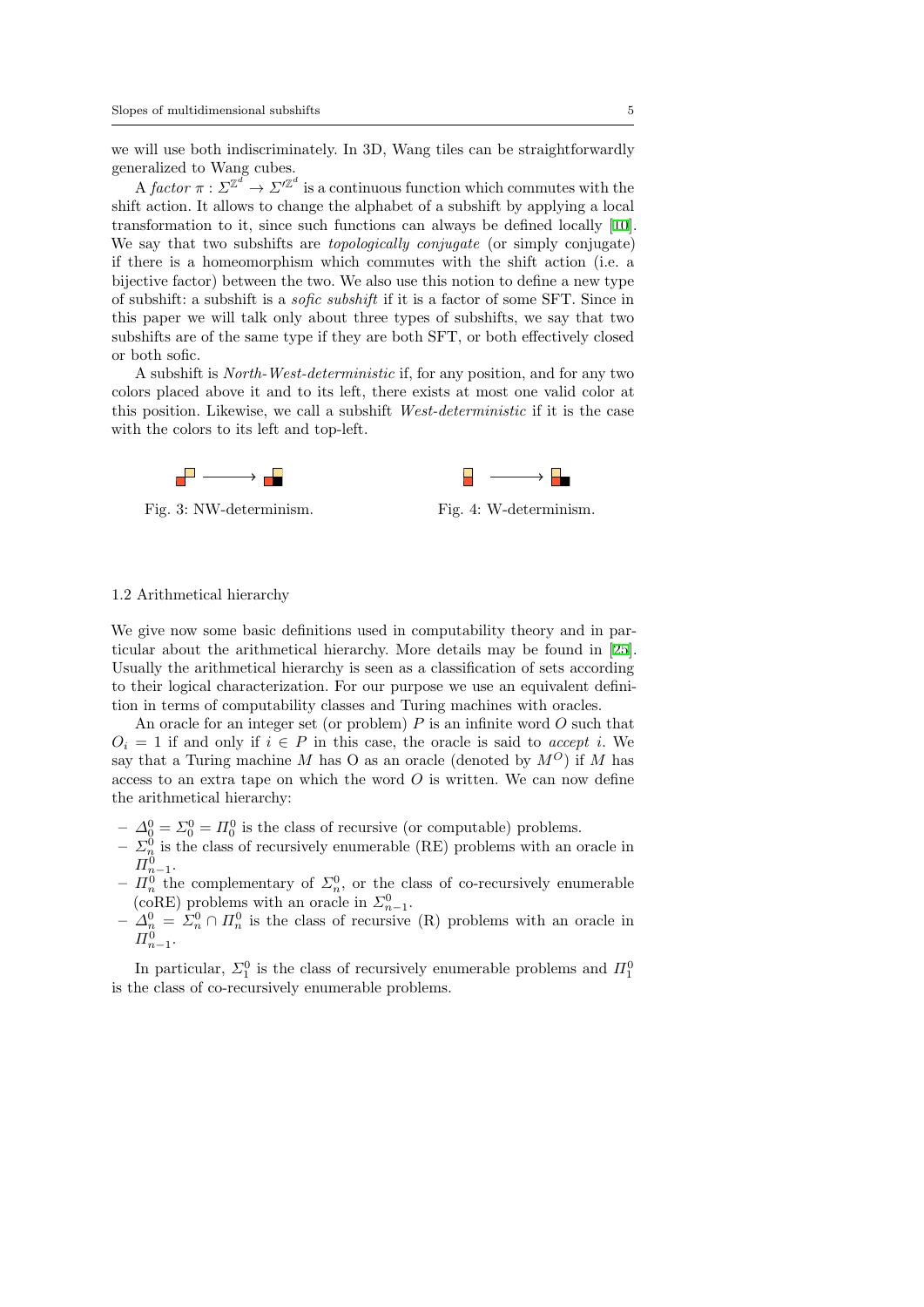#### 1.3 Periodicity and aperiodicity

The notion of periodicity being central in this paper, we will define it in this section.

<span id="page-5-0"></span>**Definition 1 (Periodicity)** A configuration *c* is *periodic* if there exists **v**  $\in$  $\mathbb{Z}^d \setminus \{0\}$  such that  $\forall x \in \mathbb{Z}^d, c(x) = c(x + v)$ , the configuration is said to be periodic of period **v** or **v**-periodic. If *c* has no period, then it is said to be *aperiodic*. A subshift is *aperiodic* if all its points are aperiodic.



Fig. 5: Example of (1*,* 2)-periodic configuration.

As seen in the introduction, the lattice of vectors of periodicity may be of any dimension between 0 and *d* and we are interested here in the case where it is 1-dimensional. In this case we can define the notion of slope of periodicity.

**Definition 2 (Slope of periodicity)** Let *∼* be the equivalence relation such that **u**  $\sim$  **v** if and only if there exists  $\lambda \neq 0$  such that **u** =  $\lambda$ **v**.

The *slope* [**v**] of **v** is its equivalence class under *∼*. We say that **u** has the same slope as **v** if  $\mathbf{u} \sim \mathbf{v}$  and if all vectors of periodicity of a configuration *c* have the same slope *s*, we say that *c* has *slope of periodicity* (or just slope) *s*. We will denote  $S(\mathbb{Z}^d)$  the set of all slopes of  $\mathbb{Z}^d$ .

One can now associate to a subshift *X* its set of slopes:

**Definition 3 (Slopes of a subshift)** The set of slopes of a subshift *X* is

 $Sl(X) = \{s \mid \exists c \in X, c \text{ has slope } s\}.$ 

The set of slopes of a subshift constitutes a conjugacy invariant.

We will say that a Turing machine takes slopes as inputs, if for any vectors **u***,* **v** given as input, the machine yields the same result for **u** and **v** when they have the same slope. In other words, its output only depends on the slope of the vector and not on the vector itself.

Careful reader will notice that the definition of slope changed since [15] and [21]. The reason being that the former definition did not extend nicely to dimensions greater than two. For example, with the former definition, (0*,* 1*,* 2)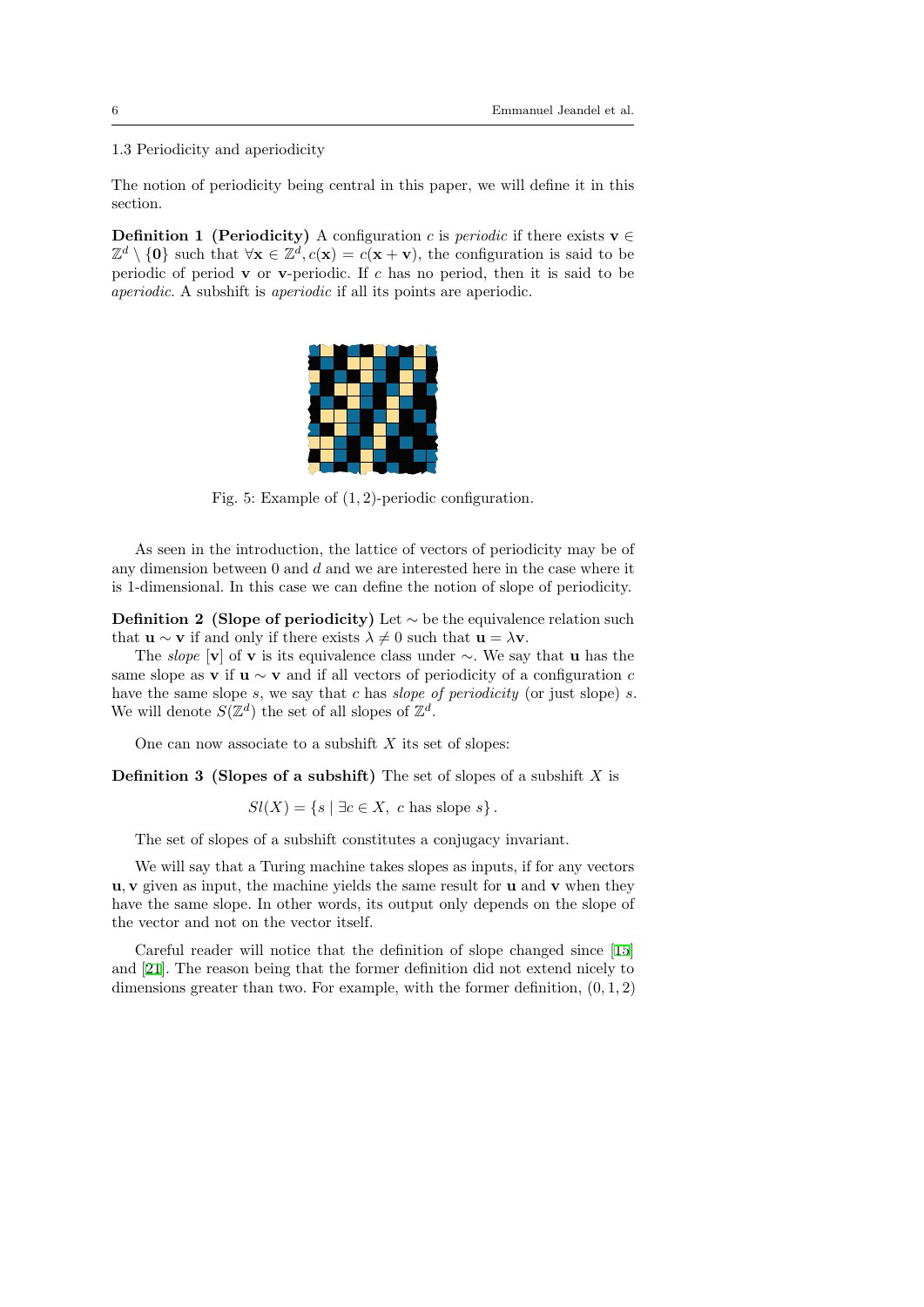and (0*,* 1337*,* 1664) had the same slope, but (2*,* 1*,* 0) and (1664*,* 1337*,* 0) had not, which is not coherent with the idea that the slope represents the direction of a vector. With this new definition, this problem is solved, and the core of the proofs does not change since computations took place directly on coordinates of vectors.

## **2 Upper bounds**

<span id="page-6-1"></span>In order to give upper bounds on the complexity of deciding whether a given slope *s* is in a set of slopes of some subshift, we explain the classical trick that allows to work on one less dimension if we only need to work with **v**-periodic configurations for some fixed vector **v**.

We then proceed to give the upper bounds for 2-dimensional and 3-dimensional SFTs and effectively closed subshifts.

#### 2.1 Reducing the dimension by fixing some periods

<span id="page-6-0"></span>A classical trick, see e.g. [2] or [16] allows, for any *d*-dimensional SFT *X* and *k* pairwise non-colinear vectors, to construct a  $(d-k)$ -dimensional SFT equivalent to the configurations periodic along all the *k* vectors at once. The same is true for effectively closed subshifts instead of SFTs. For sake of completeness, let us now explain this tr[ic](#page-23-11)k.

Let  $\mathbf{v} \in \mathbb{Z}^d \setminus \{\mathbf{0}\}$ ,  $\sigma$  a shift action and X a subshift. We note  $X_{\mathbf{v}} \subseteq X$  the set of **v**-periodic configurations of *X*.  $X_v$  is clearly a subshift of *X* and is of the same type as *X*.

**Lemma 1** For any  $\mathbf{v} \in \mathbb{Z}^d \setminus \{\mathbf{0}\}$  non colinear to  $\mathbf{e_1}, \ldots, \mathbf{e_{d-1}}, (X_{\mathbf{v}}, \sigma_{|\mathbb{Z}^{d-1}})$  is *conjugate to a*  $d-1$  *subshift of the same type as X*.

<span id="page-6-2"></span>*Proof.* Let  $n = \pi_{\mathbf{e}_{\mathbf{d}}}(\mathbf{v})$ , and define the projection  $\pi_{\mathbf{v}}$ :

$$
\pi_{\mathbf{v}} = \left\{ \begin{aligned} \varSigma^{\mathbb{Z}^d} &\rightarrow \left( \varSigma^n \right)^{\mathbb{Z}^{d-1}} \\ x &\mapsto \left( \left( x_{(i_1,\ldots,i_d)} \right)_{0 \leq i_d < n} \right)_{(i_1,\ldots,i_{d-1}) \in \mathbb{Z}^{d-1}} \end{aligned} \right.
$$

Intuitively,  $\pi_v$  projects on the periodically repeated column of any **v**-periodic configuration. The restriction of  $\pi_{\mathbf{v}}$  to  $X_{\mathbf{v}}$  is a bijection. Figure 6 shows how the forbidden patterns of *X* are transformed into forbidden patterns of  $\pi_{\mathbf{v}}(X)$ . The type of the subshift is clearly conserved via this transformation. П

Repeated applications of the previous lemma lead to the following corollar[y:](#page-7-0)

**Corollary 1** Let  $\mathbf{v}_1, \ldots, \mathbf{v}_k$  be pairwise non colinear vectors of  $\mathbb{Z}^d$  and  $\mathbf{e}_{\mathbf{i}_1}, \dots, \mathbf{e}_{\mathbf{i}_k}$ 

...,  $e_{i_k}$  be generating vectors non colinear with any of the  $(v_i)_{1 \leq i \leq k}$ .<br> $(\bigcap X_{v_i}, \bigg\langle \sigma_{e_{i_1}}, \ldots, \sigma_{e_{i_k}} \bigg\rangle)$  is conjugate to a  $(d-k)$ -dimensional subshift of *the same type as X.*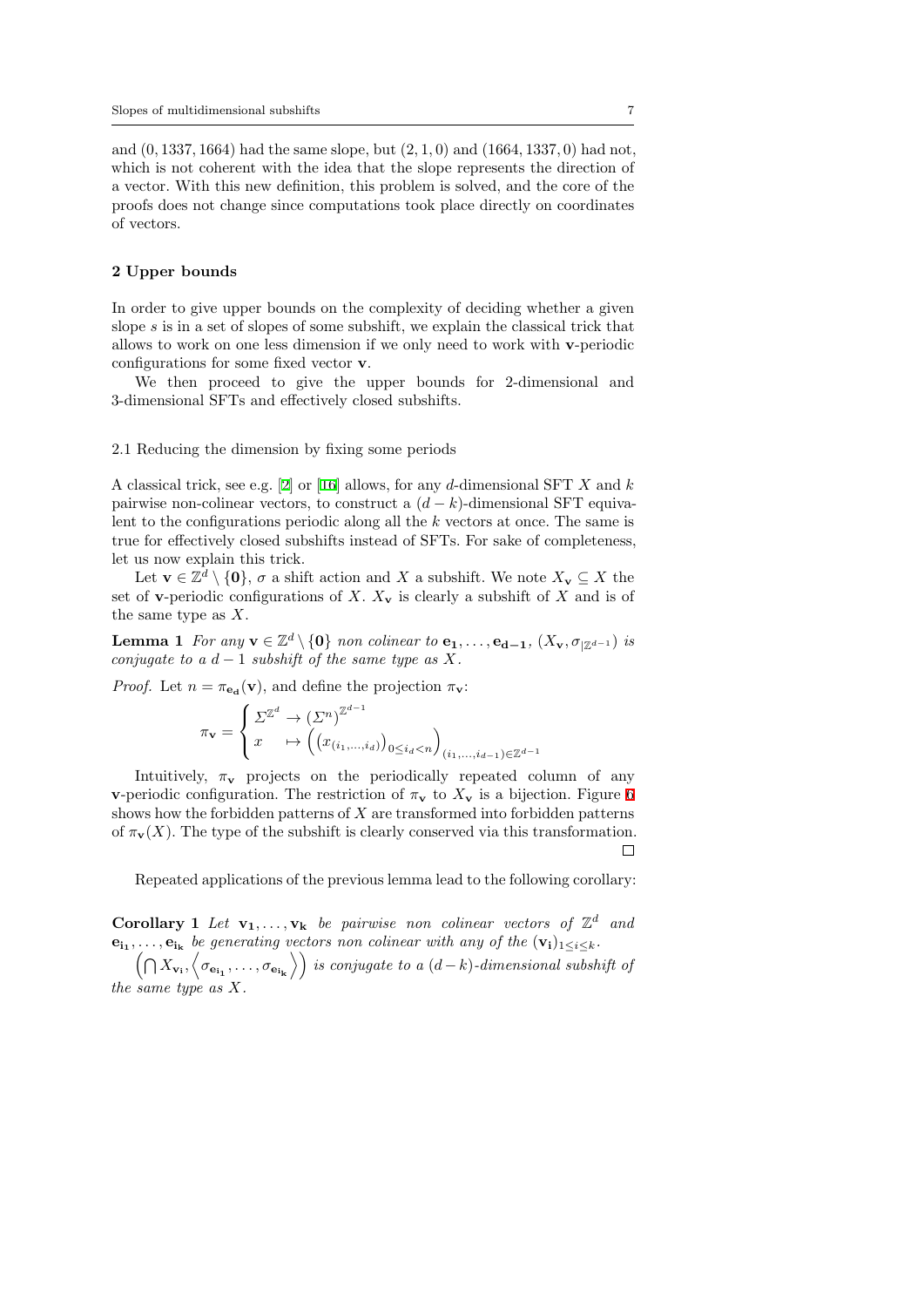<span id="page-7-0"></span>

Fig. 6: On the left, the support of a forbidden pattern in a 2-dimensional **v**periodic configuration and on the right how this support is transformed for the 1-dimensional equivalent subshift.

2.2 Slopes of SFTs of dimension 2

**Lemma 2** *Given X a two-dimensional SFT and*  $s \in S(\mathbb{Z}^2)$ *, it is*  $\Sigma_1^0$  *to check whether*  $s \in Sl(X)$ *.* 

<span id="page-7-1"></span>*Proof.* We have  $s \in Sl(X)$  if and only if there exists a configuration  $c \in X$ and a vector **v** with slope *s* such that *c* is 1-periodic along **v**. Let us call  $Y_{\mathbf{v}}$ the one-dimensional SFT to which  $X_{\mathbf{v}}$  is conjugated by Lemma 1. Because  $X_{\mathbf{v}}$  is the set of all **v**-periodic configurations of *X*, there exist a 1-periodic configuration along  $\bf{v}$  in  $X$  if and only if  $Y_{\bf{v}}$  is nonempty and contains an aperiodic configuration.

Then,  $Y_{\mathbf{v}}$  being one-dimensional, it could be represented by a [fin](#page-6-2)ite graph  $G_{\mathbf{v}}$ . Let *k* be an integer bigger than any of its forbidden patterns. The vertices of  $G_{\mathbf{v}}$  are all possible *k*-pattern on  $\Sigma$  and  $(u, v)$  is an edge of  $G_{\mathbf{v}}$  if and only if *uv* is a valid pattern of size 2*k* for  $Y_{\mathbf{v}}$ . Using this graph, it is easy to find if  $Y_{\mathbf{v}}$ has an aperiodic configuration. Indeed, it is the case if and only if  $G_v$  has two distinct cycle such that one is accessible from the other, which is decidable for fixed **v** since  $G_v$  is finite.

We can use this to build a  $\mathbb{Z}_1^0$  algorithm to check if  $s \in Sl(X)$ : we enumerate all **v** such that  $[\mathbf{v}] = s$  and halt if  $Y_{\mathbf{v}}$  has an aperiodic configuration i.e. *X* has a 1-periodic configuration with slope *s*. $\Box$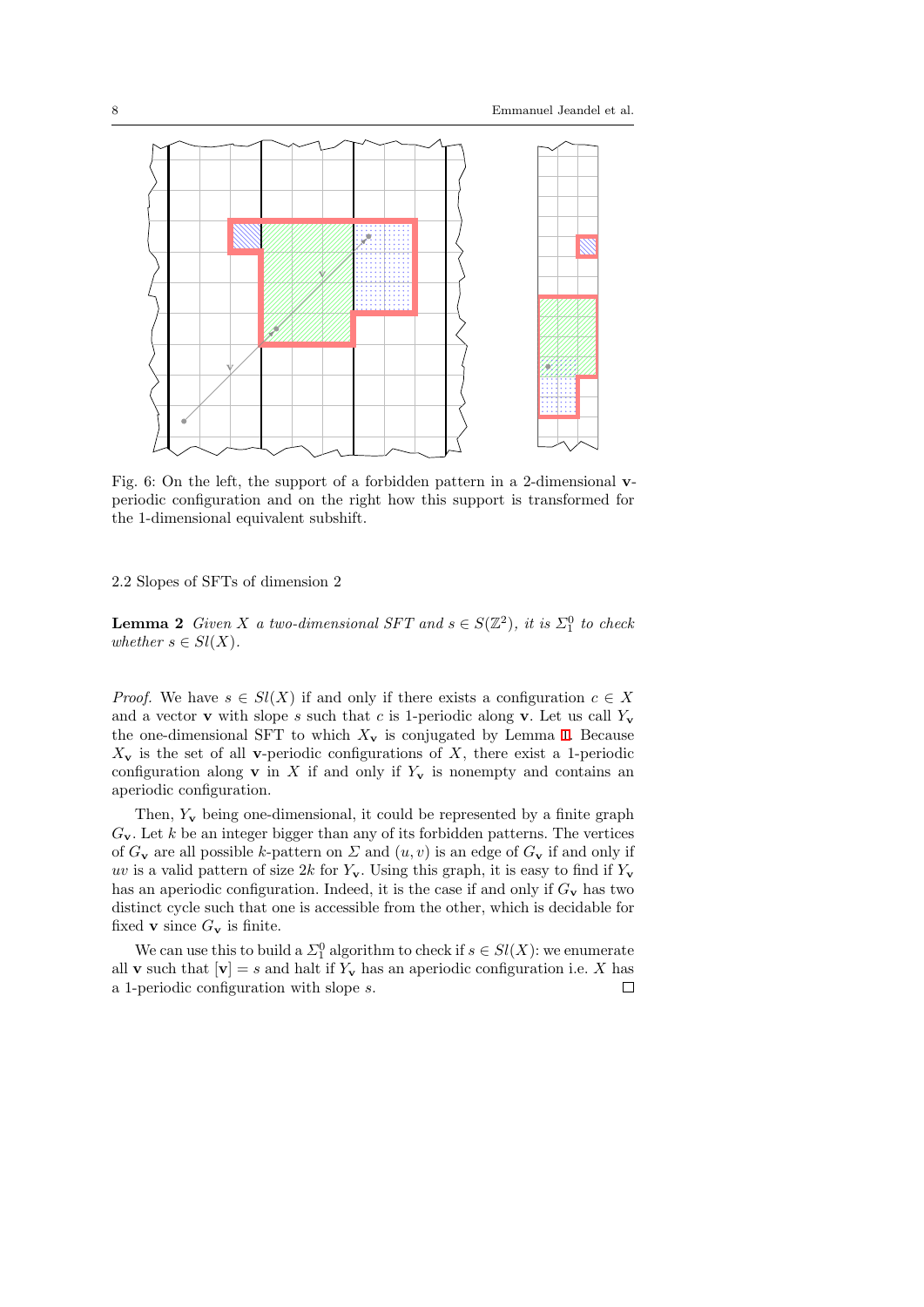2.3 Slopes of 3-dimensional SFTs, sofic and effectively closed subshifts of dimensions 2 and 3

For three dimensional SFTs, using the same trick as before leads to a two dimensional SFT where most problems are undecidable. We will therefore directly treat the effective case.

In order to obtain an upper bound in the case of 2 and 3-dimensional effective subshifts, we will need the following fact:

**Theorem 4 (Grandjean, Hellouin, Vanier [8])** *Given X a one or two*  $dimensional$  *effectively closed subshift, it is*  $\Pi_1^0$  *to check whether*  $X$  *contains an aperiodic configuration.*

*Remark 1* In [8] the theorem is stated for 2D SFT[s,](#page-23-9) however the proof actually works for 2D effectively closed subshifts as the function *g* the authors uncovered is the same for all subshifts be they SFTs, effective or not. A simplification of the whole argument developed also leads to the same result in dimension 1.

**Lemma 3** *Given X a 2 (resp. 3-dimensional) effectively closed subshift and*  $s \in S(\mathbb{Z}^2)$  (resp.  $s \in S(\mathbb{Z}^3)$ ), it is  $\Sigma_2^0$  to check whether  $s \in Sl(X)$ .

<span id="page-8-1"></span>*Proof.* The proof of this lemma is analogous to the proof of Lemma 2, except that now, checking whether  $Y_{\mathbf{v}}$  contains an aperiodic configuration is no longer computable but  $\Pi_1^0$  according to Theorem 4. П

#### **3 Realizations**

In this section we will realize the computability obstructions obtained in the previous section:

- $-$  We will start by giving a realization of  $\Sigma_1^0$  sets of slopes by 2D SFTs.
- $-$  We then realize  $\Sigma^0_2$  sets as sets of slopes by 2D effectively closed subshifts.
- $-$  We finish by constructing all  $\Sigma^0_2$  sets as sets of slopes of 3D SFTs.

These results together with the upper bounds of the previous section prove Theorems 1, 2 and 3.

3.1 Two-dimensional subshift of finite type

In dimension two, the problem of checking whether some slope  $s \in Sl(X)$ turns out to be  $\Sigma_1^0$ -hard.

<span id="page-8-0"></span>**Lemma 4** *Let*  $R \subseteq S(\mathbb{Z}^2)$  *be a*  $\Sigma_1^0$  *set. Then there exist a 2D SFT X such that*  $R = Sl(X)$ *.*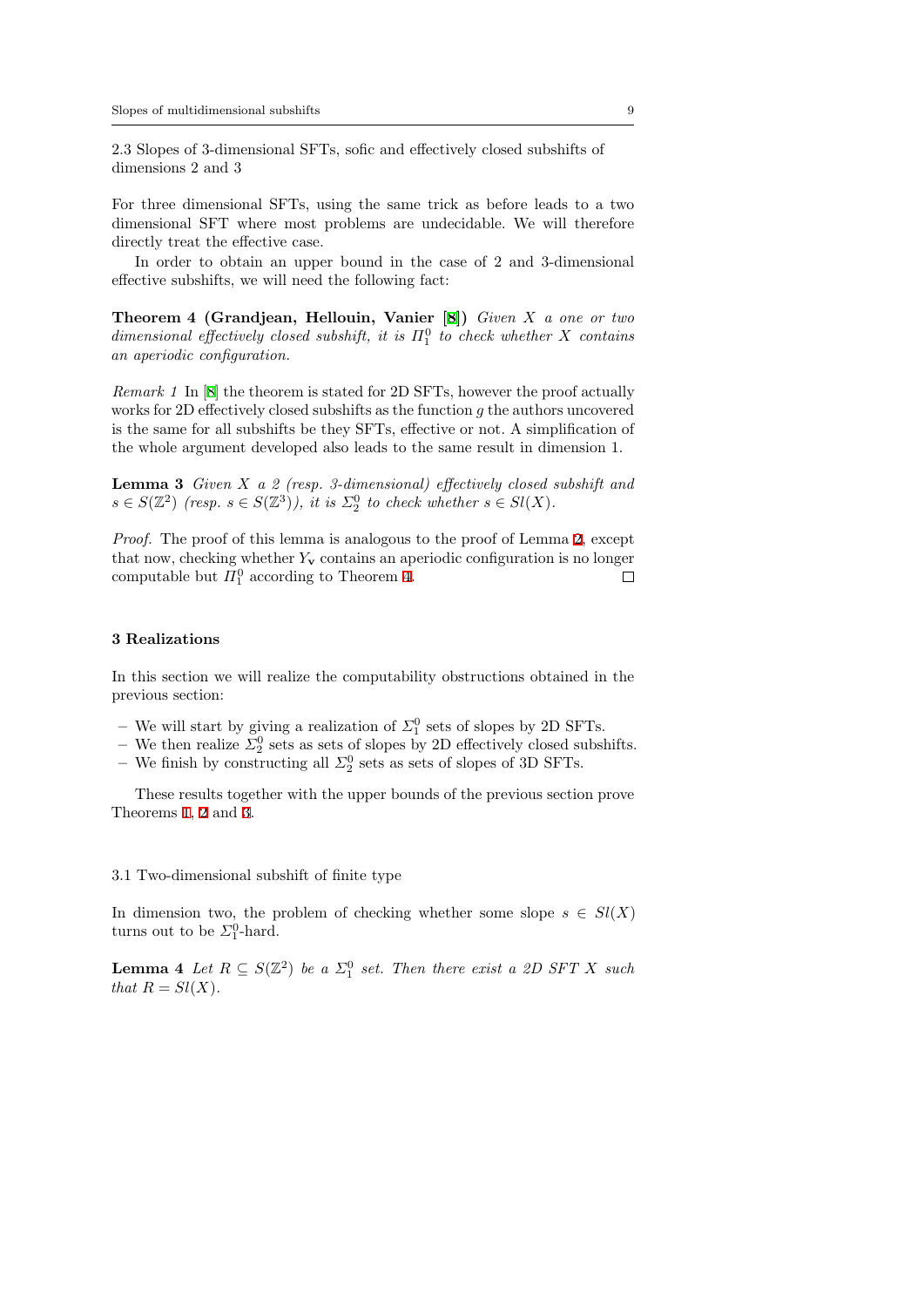*Proof.* We use for this proof techniques similar to [14, 16]. We will construct for each Turing machine *M*, corresponding to the recursively enumerable set *R*, an SFT *X* whose slopes are exactly the ones accepted by *M*. We assume that *M* takes as input slopes in binary, as defined in Section 1.3.

We will first build an SFT X that has as slopes  $\{[(p,q)] \in R \mid p > q > 0\}$  $\{[(p,q)] \in R \mid p > q > 0\}$  $\{[(p,q)] \in R \mid p > q > 0\}$ . The other cases are treated in the same way and the final SFT is the disjoint union of the SFT treating each case. The special cases  $p = 0$ ,  $q = 0$ , and  $p = q$ will be shortly discussed later on.

For the particular case where  $p > q > 0$  we want to enforce the fact that when a configuration has exactly one direction of periodicity, this direction of periodicity has to be accepted by the Turing machine *M*. The SFT *X<sup>M</sup>* will enforce the skeleton described in Fig. 7, where each square encodes the computation by *M* proving that the slope  $[(p, q)]$  is accepted. For this, we need the size of the square to be arbitrarily large independently of  $[(p, q)]$ , so that the computation of *M* has enough time to accept. This skeleton in itself could be biperiodic, we will then color the backg[ro](#page-9-0)und of each square to ensure the existence of configurations with only one direction of periodicity.

<span id="page-9-0"></span>

Fig. 7: Skeleton of the configurations of  $X_M$ : when the configuration is periodic, the squares appear and each of them is the shifted version of its lower left neighbor. Inside the squares we will encode the Turing machine.

In order to enforce this skeleton, we will use several layers (or components), each of them having their own aim, and impose some contraints on how the layers may combine. We give here  $X_M = C \times R \times W \times S \times P \times T_M \times A$  where:

- **–** *C* will allow us to make the rows and columns,
- **–** *R* will force squares to appear,
- **–** *W* will force the periodicity vector and write the input for the Turing machine,
- **–** *S* will force the aperiodic background of the squares to be the same in all squares,
- **–** *P* will reduce the size of the input,
- **–** *T<sup>M</sup>* will code the Turing machine *M* in the squares,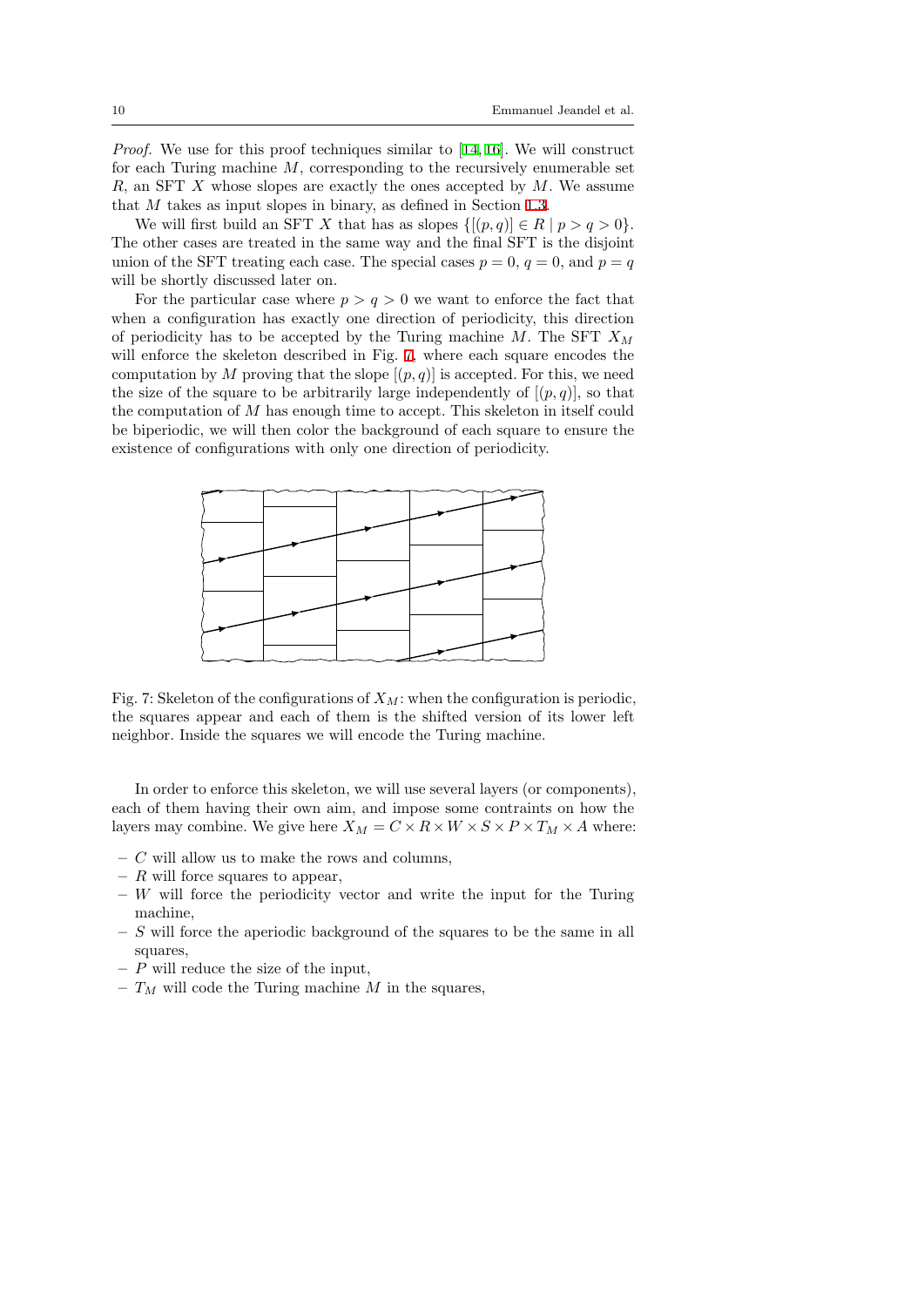<span id="page-10-0"></span>

Fig. 8: Valid periodic configurations are formed of columns of vertical breaking cells (*a*) or of rows of horizontal breaking cells (*b*). Between two columns of vertical breaking cells there can be rows of horizontal breaking cells.

**–** *A* will allow slopes of unique periodicity to appear.

We will now proceed to the details of the proof, by giving each component and explaining what it enforces.

- **Component** *C***.** The first component is made of an **East-deterministic** aperiodic SFT. We will call all of its alphabet white cells (the white background of Fig. 7), and we add two sets of cells: the horizontal breaking cells  $\{\blacksquare\}$ and the vertical breaking cells  $\{ \mathbb{X}, \mathbb{K}, \mathbb{I}, \mathbb{I} \}$  (the horizontal and vertical lines of Fig. 7). The rules are simple:
	- on the left of a **there** can only be a **o** or a  $\overline{\mathbf{X}}$ ,
	- on [th](#page-9-0)e right of a **there** can only be a **n** or a  $\blacksquare$ .
	- above and below a  $\blacksquare$ , there can only be a white,
	- above a  $\blacksquare$  can only be a  $\blacksquare$ ,
	- above a  $\blacksquare$  can only be a  $\blacksquare$  or a  $\blacksquare$ ,
	- above a  $\blacksquare$  can only be a  $\blacksquare$ ,
	- above a  $\Box$  can only be a  $\boxtimes$  or a  $\Box$ .

To put it in a nutshell, it means that horizontal breaking cells forms rows that can only be broken by vertical breaking cells, and vertical breaking cells can only form columns that cannot be broken.

In a periodic configuration, we cannot have a quarter of plane filled with white (it will be an aperiodic configuration). As a consequence, periodic configurations at this stage are necessarily formed by a white background broken *infinitely many times* by horizontal or vertical breaking cells.

One more rule we add is that the rules on white cells "jump" over the black cells. That is to say if we remove a black row, then the white cells have to glue themselves together correctly. The valid periodic configurations at this stage are represented on Fig. 8.

**Component** *R***.** The next component will force the apparition of squares between two columns of vertical breaking cells and prevent several infinite rows of horizontal breaking cells to appear. This layer is made with the alphabet *{ , , , , , , }*, the [r](#page-10-0)ules applied on this layer are given by Wang tiles. We superimpose the alphabets with following rules: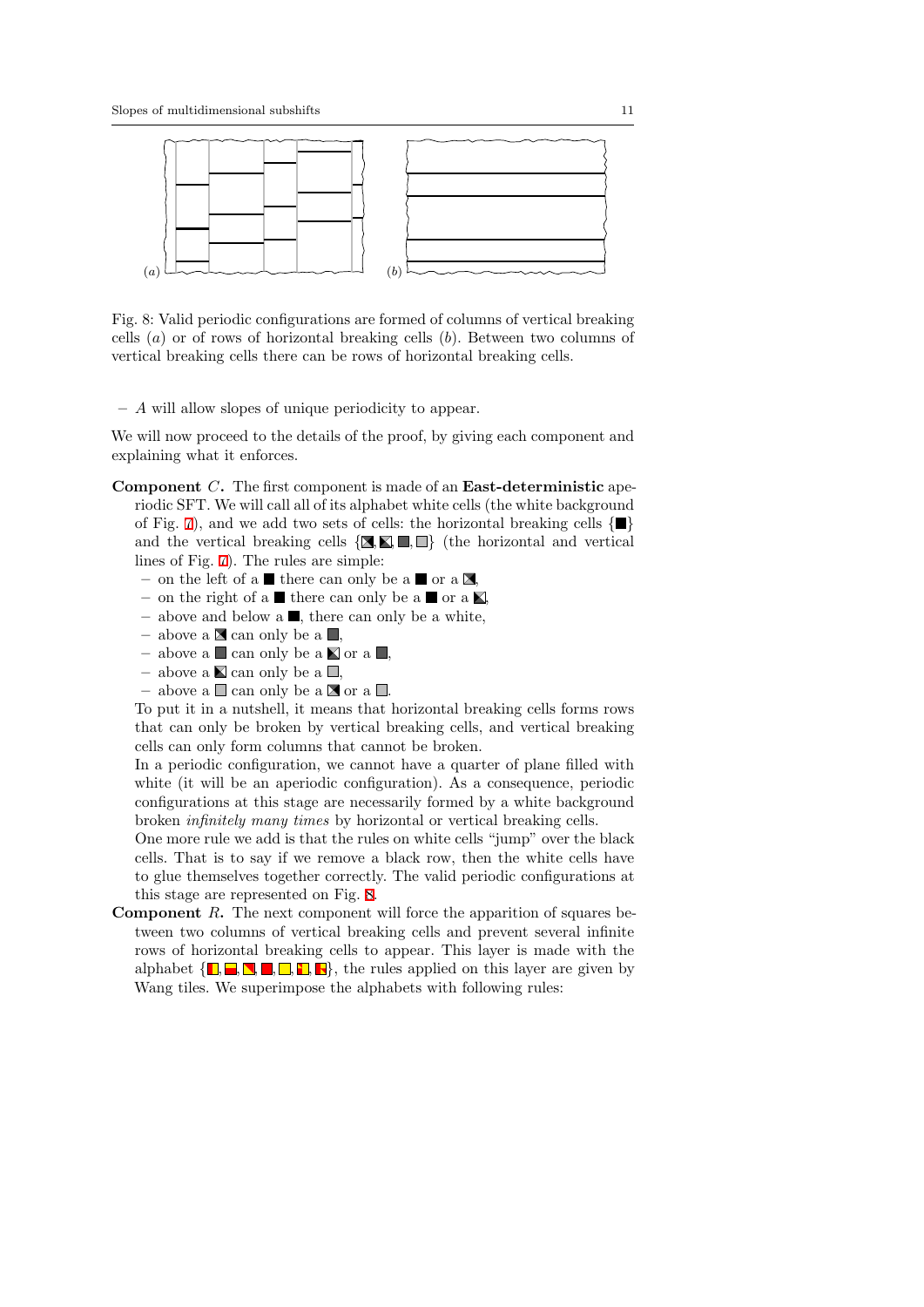

Fig. 9: Component *R* forces squares.

- <span id="page-11-0"></span>–  $\blacksquare$  can only be superimposed to  $\blacksquare$ ,  $\blacksquare$ ,
- $\blacksquare$  can only be superimposed to  $\blacksquare$ ,
- $-$  **b** goes on  $\mathbb{Z}$ , and **l** goes on  $\mathbb{Z}$ ,

 $\blacksquare$ ,  $\blacksquare$  are superimposed to the white cells.

Fig. 9 shows how this component *R* forces rows of black cells to appear between two gray columns. The distance between these black rows is exactly the distance between the gray columns thus black rows and gray columns form squares. At this stage the valid periodic configurations cannot be for[med](#page-11-0) of only rows of black cells anymore.

- **Component** *W***.** What this component does is that it synchronises the offsets between squares of two neighboring columns, and forces all columns to be at equal distance of their two neighboring columns, for all of them. As a side effect, it also writes the offset between two squares (which we call *q*) in each square. In order to do that, what we do is that we prolongate the black rows of each column into their direct neighbors with two new layers, one for the left and one for the right. The end of the black row then sends a diagonal signal which changes its direction when it collides with the projected lines of the neighbors and its colision with the column has to coincide with the projection of the other column. Fig. 10.a shows how this mechanism works. The collision of the signal sent on the right extremity of the black lines marks the end of the input *q* on each square. We add two other sublayers to make the white rows of same width. The first one sends a signal from the left extremity of a black line which [has](#page-12-0) to meet the next column at the exact point of the extension of the square. The second one does the same for the right extremity. Fig. 10.b shows these signals.
- **Component** *S***.** This component is meant to synchronize the aperiodic backgrounds of all the squares. In order to do that, we only need to transmit the first column after a vertical breaking column since our initial aperiodic SFT is East-deterministic.

In order to do that, we take the alphabet  $\{\exists, \forall \exists, \exists\}$ , with the following rules:

- on the right, above and below a  $\mathbb Z$  there can only be a  $\mathbb Z$  or a  $\mathbb Z$ .
- on the left of a  $\blacksquare$  we necessarily have a  $\blacksquare$  and the south western neighbor of a  $\mathbb Z$ , if the cell is a white, is a  $\mathbb Z$  or a  $\mathbb H$ ,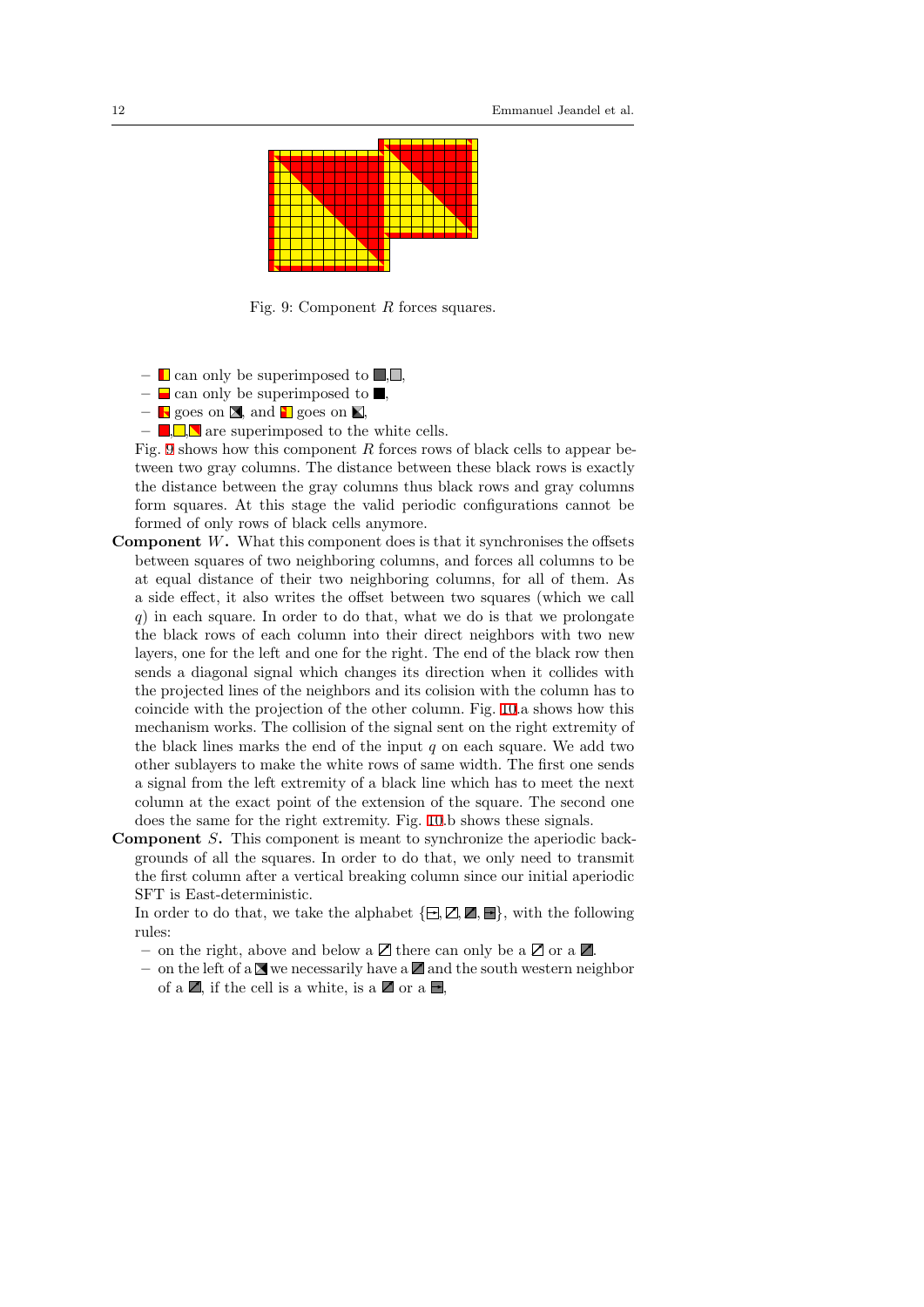<span id="page-12-0"></span>

Fig. 10: The dotted row (resp. dashed) corresponds to the prolongation on the right (resp. left) of the black cells. In (*a*) the signals sent from the extremities of the rows forming the square forces the offset between rectangles of three neighboring columns to be exactly the same for any of them. In (*b*) the signals sent from the extremities force the distance between columns to be identical.

<span id="page-12-1"></span>Fig. 11: Cells allowing to transmit the aperiodic background.

– the lower left white cell of a square is necessarily a  $\blacksquare$ . The rules on  $\blacksquare$ is that there can only be a  $\blacksquare$  or a  $\emptyset$  on a white cell to its right,

– the vertical/horizontal breaking cells have necessarily a  $\Xi$  on them. The configuration obtained inside a square is shown on Fig. 11. We add a sublayer that is a copy of the white cells with the rules that the cells of this component on the right of this column are identical to the white ones on component *C* and that this copy is transmitted to the cell pointed by the arrow. Then with the property that the black cells continu[e th](#page-12-1)e rules on the whites, the whole aperiodic background between two vertical breaking columns is exactly the same but shifted by the offset.

**Component** *P***.** Now each square contains two data: its size (*p*) and the offset to the next square *q*, both in unary. We will pass them as input to the Turing machine after some transformation.

The idea is to transform the unary input  $(p, q)$  into a smaller binary one  $(p', q')$  where  $gcd(p', q')$  is not a multiple of two. Doing that is fairly easy: we first need to convert the input in binary; this can be done by the iteration of the transducer of Fig. 12: starting from 000 *. . .* 00 we obtain the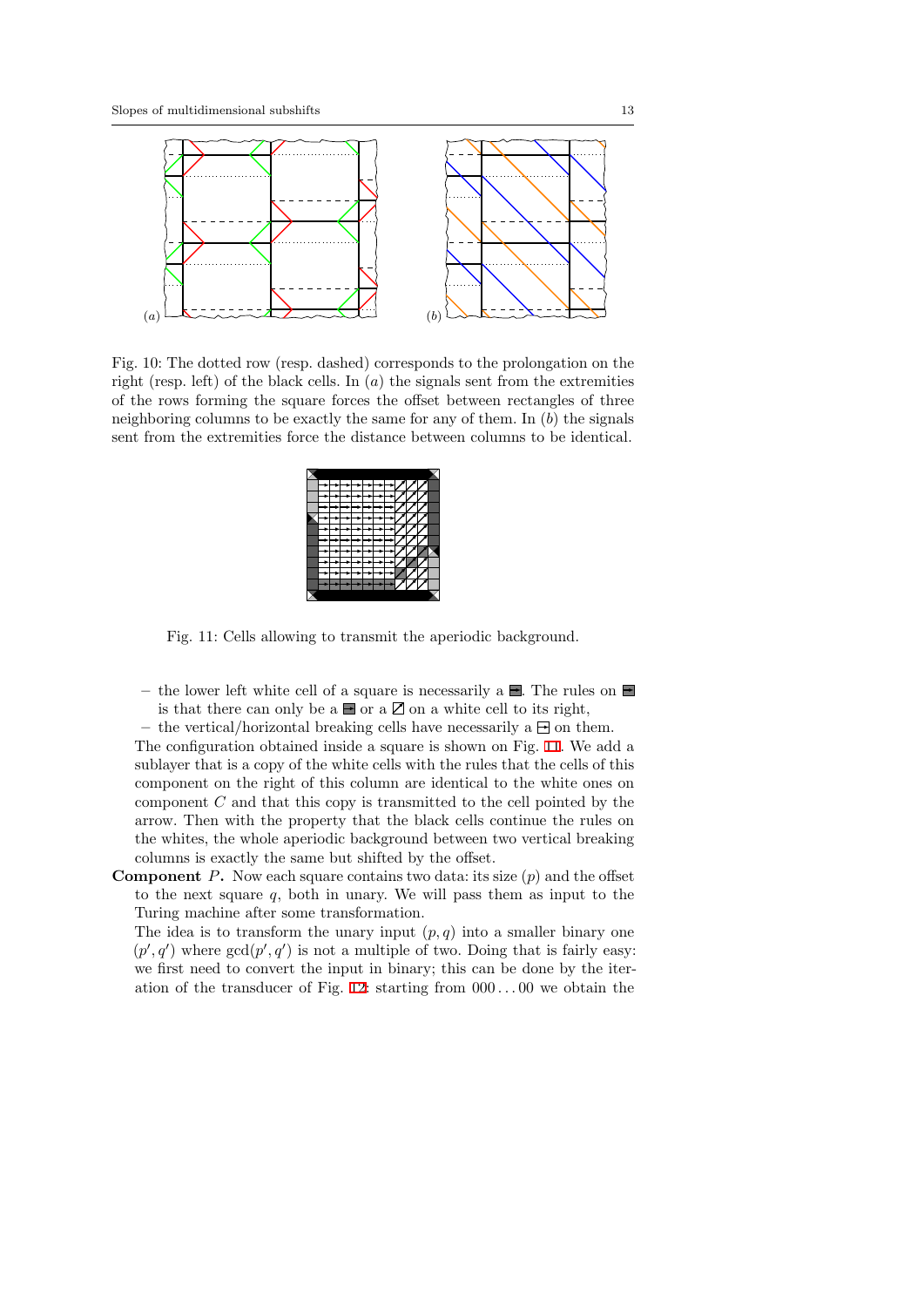

Fig. 12: A transducer tranforming *n* in binary into  $n + 1$ .

binary representation of *p* (least significant bit on the rightmost part) in *p* iterations of the transducer. Then we strip the binary representation of *p* and *q* of their common last zeroes.

- **Component**  $T_M$ . This layer implements the Turing machine *M* as usually done in SFTs, with its input already computed by layer *P*. Note that the Turing machine has to halt for the tiling to be valid.
- **Component** *A***.** This layer is made of only two colors, yellow and blue. It will be superimposed to white cells and to the  $\blacksquare$  of the vertical breaking lines of component *C* only. The rules are that two neighboring cells (horizontally and vertically) have the same color. It is easy to see that the color is uniform inside a square and that it spreads to the upper right and lower left neighboring squares. Thus the squares along the direction of periodicity have the same color.

We now prove that the preceding construction works.

### *3.1.1 Any slope is an accepted input of M*

Let  $[(p,q)] \in Sl(X)$  be a slope of periodicity of X, with  $p > q > 0$ . By construction, the configuration has to be formed of squares of identical size with constant offset (components *C*, *R*, *W*). Their aperiodic background has to be the same on each column (component *S*), so that in fact the configuration is periodic along direction  $(m, n)$  where  $m$  and  $n$  denote respectively the width and offset of the configuration. As a consequence, the configuration has slope  $[(m, n)] = [(p, q)]$  because  $(m, n) = 2^k k'(p, q)$  for some *k, k'* with *k'* odd.

Now the Turing Machine on each square has  $(k'q, k'p)$  as an input and halts. Hence the slope  $[(k'p, k'q)] = [(p, q)]$  is accepted by the machine, so  $[(p, q)] \in R$ , which proves  $Sl(X) ⊆ R ∩ {[(p, q)] | p > q > 0}.$ 

## *3.1.2 Any accepted input of M is a slope of some configuration*

Let  $[(p,q)] \in R$  be an accepted input of *M* with  $p > q > 0$ . There exists a time *t* and a space *s* such that *M* accepts  $[(p,q)]$  in time *t* and space *s*, with  $s \leq t$ . Take  $(m, n) = 2^{\lceil \log t \rceil} (p, q) \ge (t, s)$  Now the  $m \times m$  square is big enough for the computation on input  $(p, q)$  to succeed. Hence there is a configuration of period  $(m, n)$  and component A allows us to make the direction of periodicity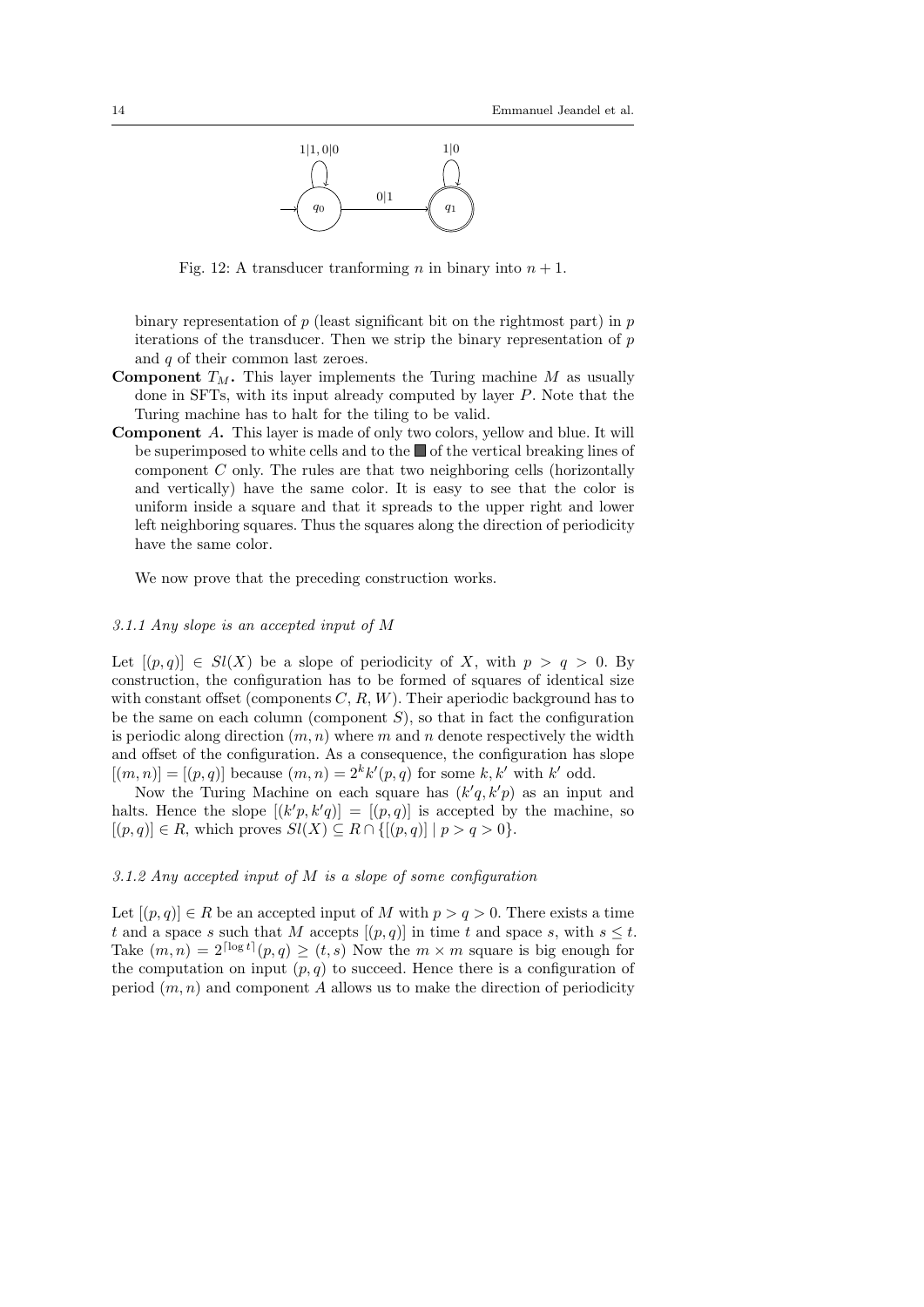unique by dividing the plane into two colors, half a plane yellow and half a plane blue. Hence  $R \cap \{[(p,q)] \mid p > q > 0\} \subseteq Sl(X)$ .

This finishes the proof for the case  $p > q > 0$ .

#### *3.1.3 Other cases*

The cases where  $q > p > 0$ ,  $-p > q > 0$ , or  $q > -p > 0$  are treated in a very similar way: rotating the SFT we just constructed and changing the way the input is written on the tape (to invert the inputs, or add a minus sign) is enough. However the remaining cases  $(p = \pm q, p = 0, q = 0)$  need special treatment.

For these cases, the construction above does not work, by that we mean that just rotating it and modifying slightly the Turing machine of component *T<sup>M</sup>* won't do the trick. However it is actually simpler. We now make squares facing one another, obtaining a regular grid. This requires less cells for component *C* and no component *W*. Then according to the case, components *C*,*S* and *A* are modified as follows:

- for  $p = q$ , *S* just transmits diagonally the cells. In component *A*, the color is synchronized from the top right corner to the next square at the north east. The case  $p = -q$  is similar.
- **–** for *q* = 0, *S* transmits horizontally, and the colors of component *A* are synchronized with the square on the right. The configuration can only be horizontally periodic if the Turing machine accepts it, this is the only way it can be periodic.
- **–** for *p* = 0, *C* has, instead of an east deterministic SFT, a north deterministic one. Components *S* and *A* are modified accordingly. The configuration can only be vertically periodic if the Turing machine accepts it and this is the only way it can be periodic.

*Remark 2* Note that the special cases  $p = 0$ ,  $q = 0$ ,  $q = p$  and  $q = -p$  could have been treated by just adding a particular configuration for each of them if they were in *R*, but by doing so one would have lost the uniformity of the construction.

Recall that Lemma 2 proved that any set of slope of a 2D SFT is in  $\Sigma_1^0$ , together with Lemma 4, this proves Theorem 1.

#### 3.2 Two-dimensional so[fic](#page-7-1) subshifts

If instead of building a subshift of finite type we allow ourselves to build an effectively closed subshift, we are able to use the extra computational power to encode a  $\Pi_1$  oracle in the subshift in addition to the previous construction, leading to realizations of  $\Sigma_2^0$  sets. This can be pushed even further by using

 $\Box$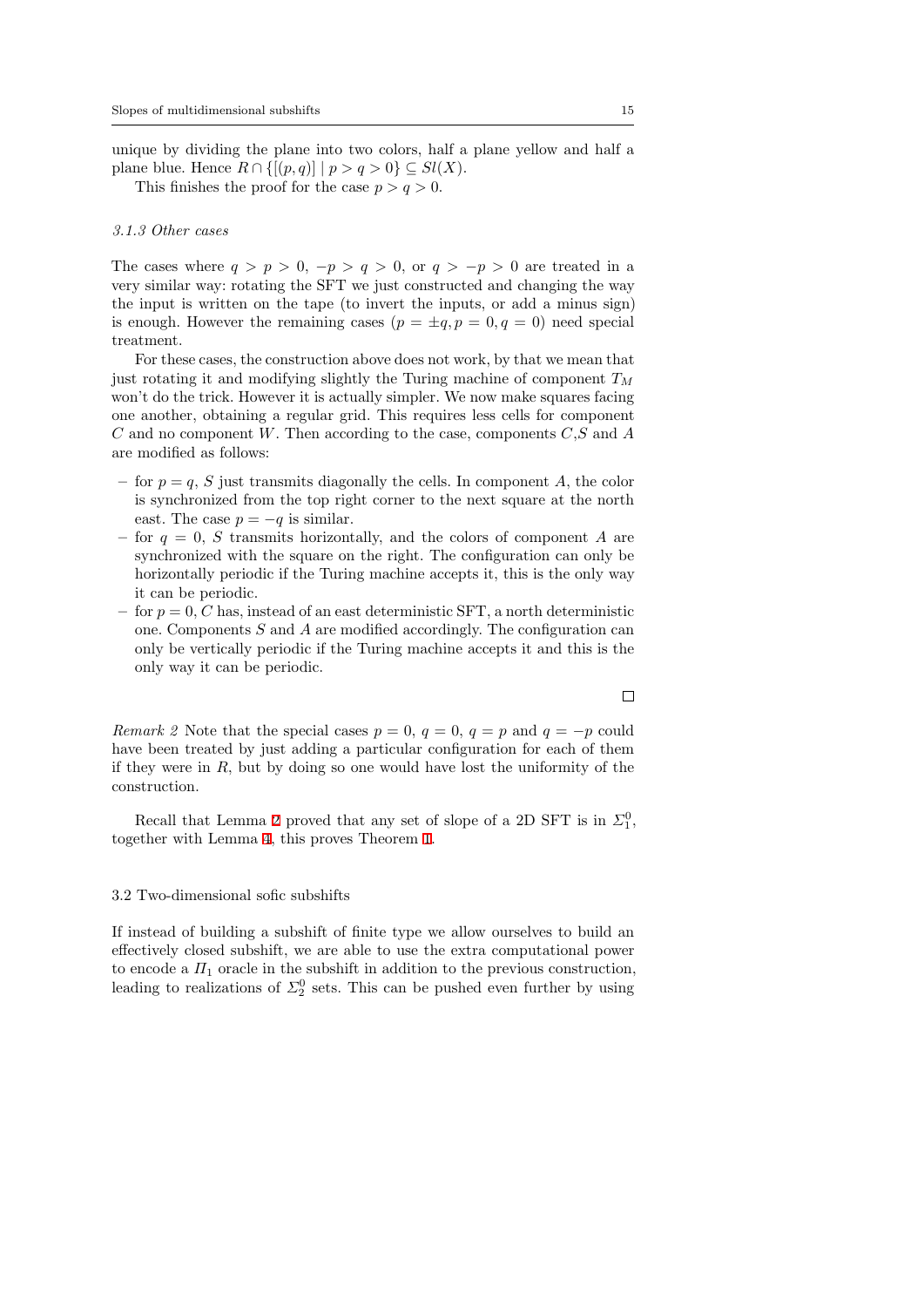the fact that effectively closed subshifts of dimension 1 are subactions of sofic subshifts of dimension 2.

To prove the next lemma, we will need to use the following fact due independently to Aubrun and Sablik [1] and Durand Romashchenko and Shen [6], both improving a result of Hochman [11]:

<span id="page-15-0"></span>**Theorem 5 (From [1] or [6])** *For any one-dimensional effectively closed subshift X, there exist a two-dim[en](#page-23-13)sional sofic subshift X′ such that*

$$
X' = \begin{cases} \begin{array}{c} \vdots \\ x \\ x \end{array} \end{array} \begin{array}{c} \begin{array}{c} \vdots \\ x \end{array} \end{array} \begin{array}{c} \begin{array}{c} \cdot \\ \cdot \end{array} \end{array} \begin{array}{c} \end{array} \begin{array}{c} \cdot \\ \cdot \end{array} \begin{array}{c} \cdot \\ \cdot \end{array} \end{array}
$$

**Lemma 5** *Let*  $R \subseteq S(\mathbb{Z}^2)$  *be a*  $\Sigma^0_2$  *set. Then there exist a 2D sofic subshift*  $X$ *such that*  $R = Sl(X)$ .

<span id="page-15-1"></span>*Proof.* By definition of  $\Sigma_2^0$ , there exists a Turing machine *M* and a  $\Pi_1^0$  oracle *O* such that  $R = \{[(p,q)] \mid M \text{ with oracle } O \text{ accepts the slope } [(p,q)]\}.$  The SFT *X* such that  $Sl(X) = R$  will be very similar to the one built in Lemma 4, but with some small modifications to include the oracle in it.

We give the proof only for the case  $p > q > 0$  since the other cases can be treated as in the previous theorem.

Let  $X_{M}$  $\circ$  =  $C \times R \times W \times S \times P \times A \times T_O \times T_{M}$  $C \times R \times W \times S \times P \times A \times T_O \times T_{M}$  $C \times R \times W \times S \times P \times A \times T_O \times T_{M}$ , with  $C, R, W, S, P$  and  $A$ as defined before. With only these six layers the 1-periodic configurations of *XM<sup>O</sup>* are formed of 1-periodic squares filled with aperiodic background. These squares also have their offset encoded in binary into them. Instead of directly encoding the Turing machine as done previously, we first create a new layer *TO*, which will contain the computation of the oracle.

Let us assume that in every square the layer  $T<sub>O</sub>$  always contains the same  $0/1$  word repeated vertically: this word will correspond to the beginning of the oracle tape. We encode in  $T_M$ <sup>o</sup> the Turing machine M whose tape is placed horizontally and whose time flows vertically. We also give it access to a second tape corresponding to the word of layer *TO*.

Now we want the layer  $T<sub>O</sub>$  to actually encode the oracle tape and this is where we need a sofic subshift instead of an SFT. We first build a onedimensional effectively closed subshift that builds the oracle tape, and then apply Theorem 5 to make a two-dimensional sofic subshift that has the same configurations as the effective one.

Because *O* is a  $\Pi_1^0$  oracle, there exists a Turing machine  $M_2$  such that if *O* contains a 1 at position *i* then *M*<sup>2</sup> does not halt on *i*. Let us define the subshift  $Y = \{ \ldots w \# w \# w \# \ldots \mid \forall i, w_i = 1 \Rightarrow M_2 \text{ does not halt on input } i \}.$ It is effective because it is defined by the following recursively enumerable set of forbidden words:

$$
F = \{w \mid \exists i, w_i = 1 \text{ and } M_2 \text{ halts on input } i\}.
$$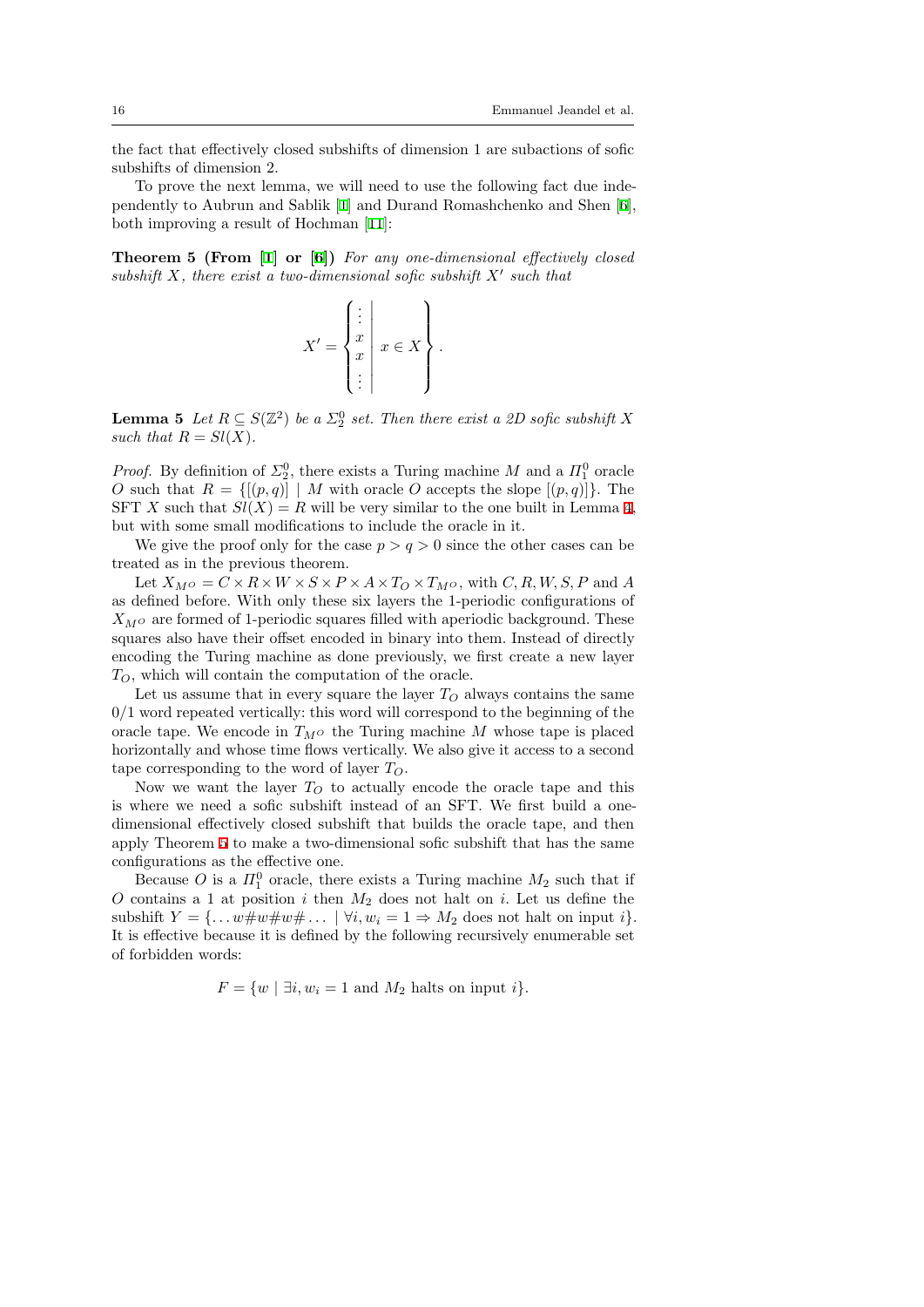Indeed,  $w \notin F \Leftrightarrow [\forall i, w_i = 1 \Rightarrow M_2(i) \uparrow] \Leftrightarrow \dots w \# w \# w \# \dots \in Y$ . Thanks to Theorem 5, there exists a two-dimensional sofic subshift *Y ′* such that

$$
Y' = \begin{cases} \begin{array}{c} \vdots \\ \ldots w \# w \# w \# \ldots \\ \ldots w \# w \# w \# \ldots \end{array} \\ \begin{array}{c} \vdots \\ \vdots \end{array} \\ \begin{array}{c} \vdots \\ \vdots \end{array} \end{cases} \forall i, w_i = 1 \Rightarrow M_2 \text{ does not halt on input } i \\ \begin{array}{c} \vdots \\ \vdots \end{array} \end{cases}.
$$

The layer  $T_O$  is build from this sofic subshift  $Y'$  and we add the constraint that the columns of  $#$  have to be superimposed to the vertical breaking lines of layer *C*. So, layer  $T_{M}$ <sup>o</sup> contains finite words where the ones can be trusted but not the zeroes, this will however not matter as the only cases we are interested in are the cases when *M* halts with oracle *w*, and we can force *M* to recheck all zeroes, if it halts for all needed zeroes, then it will be able to carry its normal computation and halt, otherwise it won't so the only possible *w* that will appear in 1-periodic configurations are the prefixes of *O*.

Now let us prove that this new construction achieves what we want. Let  $[(p,q)] \in Sl(X_{M^{\circ}})$  be a slope of periodicity of  $X_{M^{\circ}}$ , with  $p > q > 0$ . The construction being the same as in Lemma 4, we still have a 1-periodic configuration with squares and the slope encoded on the border of the squares. Since the squares are finite the Turing machine *M* encoded into them halts, and it uses a finite part of the oracle tape *O*. Therefore, the input is accepted by *M<sup>O</sup>*:  $[(p, q)] \in R$ .

Conversely, let  $[(p,q)] \in R$  be an accepted input of  $M^O$ , with  $p > q > 0$ . By definition there is a finite execution of  $M$  that accepts the slope of  $(p, q)$ . This machine uses a finite portion of the oracle tape. Therefore, there exists a big enough square to contain all the computation of *M* that we can use to build a 1-periodic configuration of  $X_{M^O}: [(p,q)] \in Sl(X_{M^O})$ .  $\Box$ 

Together with Lemma 3, this proves Theorem 2.

#### 3.3 Three-dimensional subshifts of finite type

Adding a third dimension [w](#page-8-1)ill allow us to match [th](#page-2-1)e  $\mathcal{Z}_2^0$  bound with SFTs.

**Lemma 6** *Let*  $R \subseteq S(\mathbb{Z}^3)$  *be a*  $\Sigma^0$  *set. Then there exists a 3D SFT X such that*  $Sl(X) = R$ *.* 

*Proof.* The global idea of the proof is similar to Lemma 4, but instead of squares we will be making cubes with computation in them. The extra dimension will provide a way of modifying the construction to embed in it a  $\Pi_1^0$ oracle without using an effective subshift, showing a  $\Sigma_2^0$  lower bound as in Lemma 5.

Let *M* be a Turing machine accepting rationals from *R* with an oracle  $O \in \Pi_1^0$ .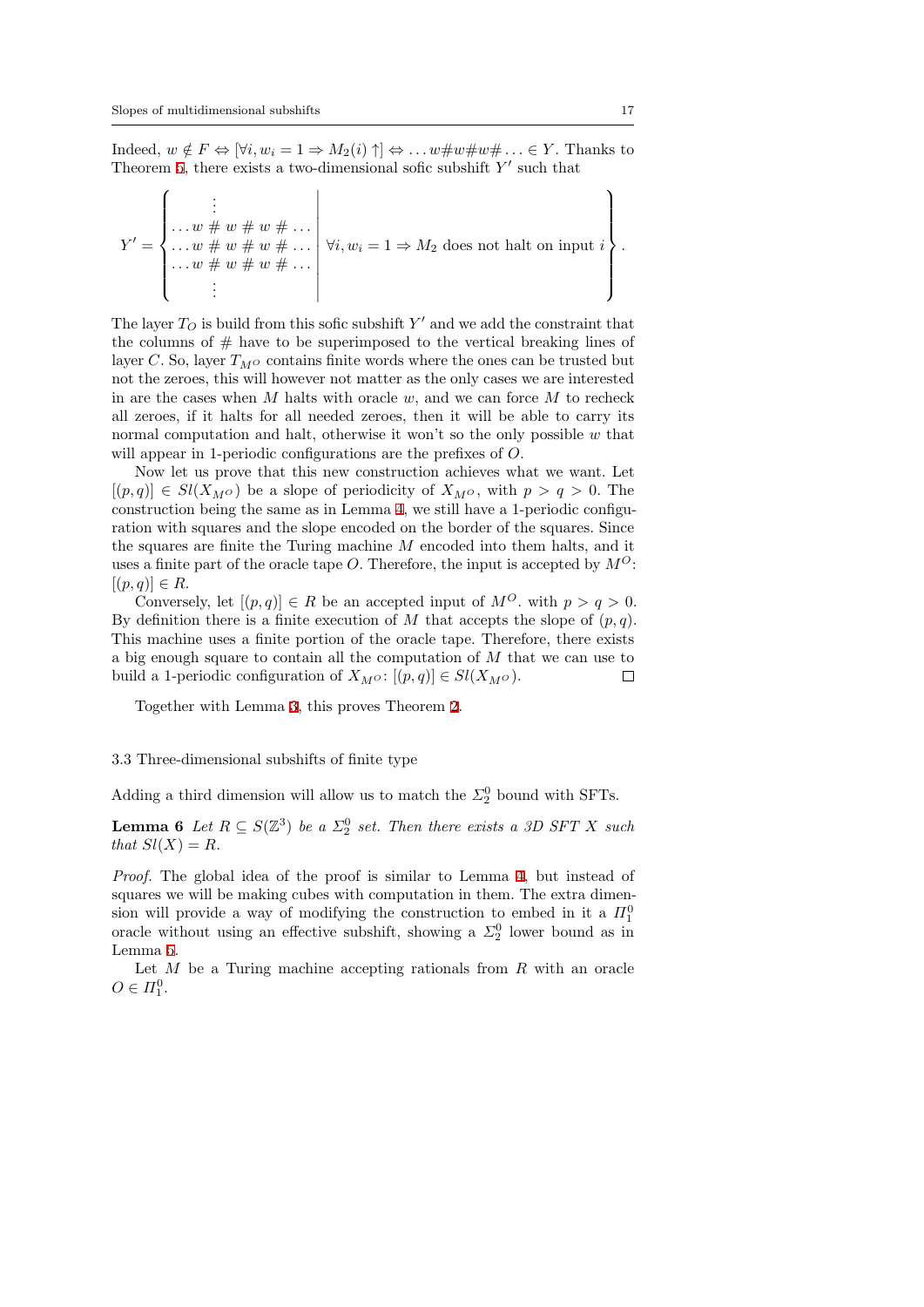As done in Lemma 5 we only explain the case for slopes  $[(p, q, r)]$ , with  $p > q > r > 0$ , the others are symmetric or quite similar and it suffices to take the disjoint union of the obtained SFTs to get the full characterization. We build an SFT *XM<sup>O</sup>* such that its 1-periodic configuration are formed of large cubes, shifted wit[h a](#page-15-1)n offset to allow periodicity along some slope. Then we encode *M* inside all the cubes, and give to it the slope as input. The machine halts (i.e the slope is in  $R$ ) implies that the cubes are of finite size. Which means that the configuration is 1-periodic only when the slope actually corresponds to some element of *R*. As before, we build this SFT using several layers:  $X_{M^O} = B_{yz} \times B_{xz} \times B_{xy} \times C \times W \times P \times S \times A \times T_O \times T_{M^O}$ , with:

- $B_{yz} \times B_{xz} \times B_{xy} \times C$  essentially does the same as component *C* of Lemma 4: it forces the apparition of large cubes separated by chunks of an aperiodic tiling,
- **–** *W* synchronises the offsets between the cubes and write the input of the Turing Machine in the border of the cubes,
- **–** *S* forces the aperiodic background of the squares to be the same in all squares,
- **–** *P* reduces the size of the input,
- **–** *A* allows slopes of unique periodicity to appear,
- $T_M$ <sup>o</sup> encodes the " $\Sigma_2^{0}$ " Turing machine *M* in the cubes,
- $T_O$  encodes the  $\Pi_1^0$  oracle *O* that is used by *M*.
- **Aperiodic background.** We first need an aperiodic background in order to ensure that there is no other directions of periodicity that the one we create later on. We even make this background West-deterministic on planes (*xz*) and (*yz*), since some layers will need that deterministic property to work. For that we cross two 2D West-deterministic aperiodic backgrounds: the set of aperiodic cubes are the sets of cubes of the form shown in Fig. 13. We also impose that all parallel planes are identical (Fig. 14). The 2D aperiodic tiling is again the NW-deterministic from Kari [17] modified to be West-deterministic. With such a superposition, one can easily show that the resulting 3D tiling is aperiodic.



Fig. 13:  $T_1$ ,  $T_2$  are tiles of the 2D aperiodic tileset and form a Wang cube of the 3D aperiodic tileset. The "E" shows the east direction of the two planes.



Fig. 14: Duplication of parallel backgrounds.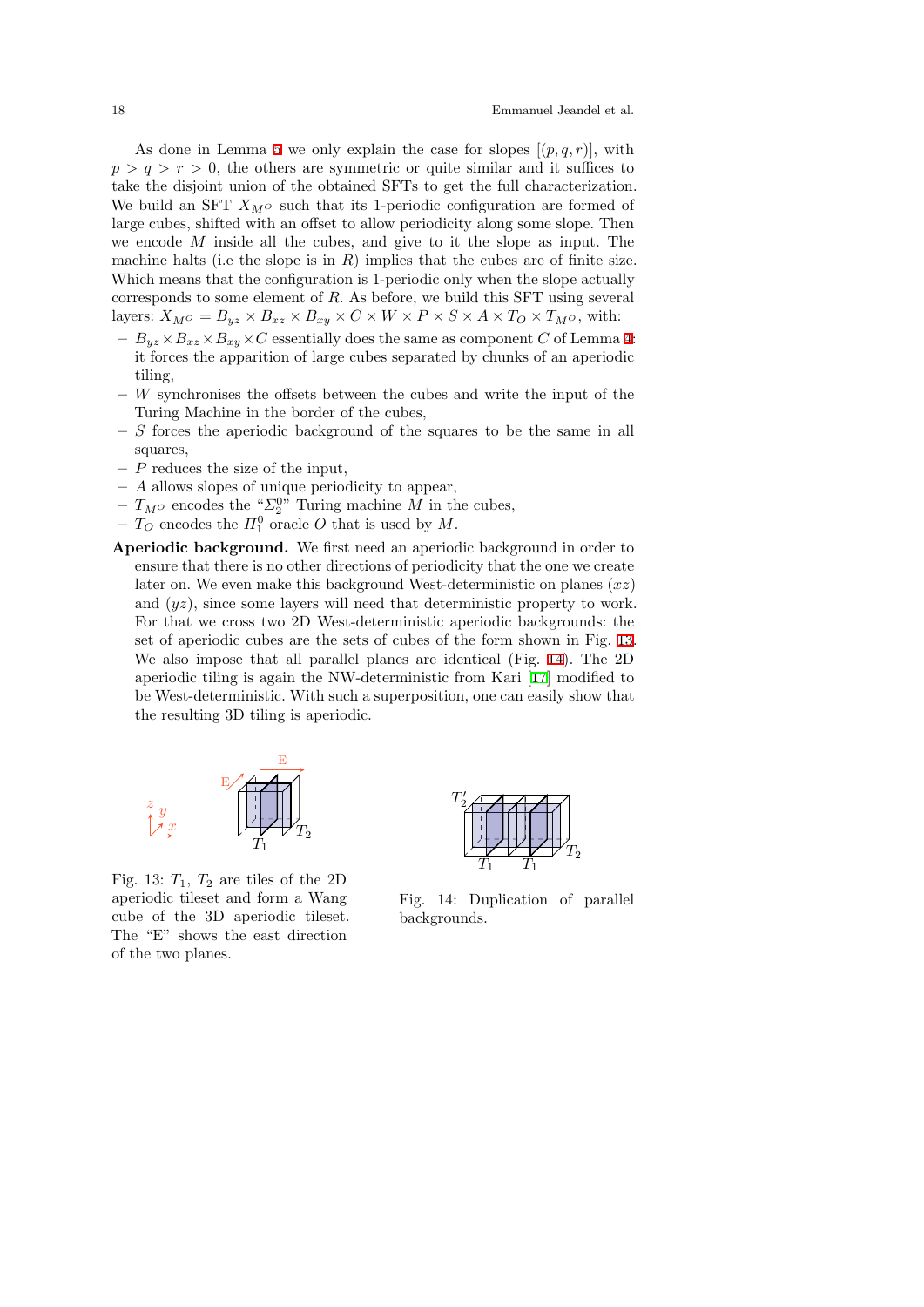- **Component**  $B_{yz}$ . The first layer is made with two types of cubes: a white cube  $(\Box)$ , which is a meta-cube that corresponds to any cube of the aperiodic background and a black cube  $(\blacksquare)$  which will serve to break the aperiodicity brought by the white cubes. The rules of this layer are:
	- **–** In coordinates  $z + 1$  and  $z 1$  of ■, only a can appear.
	- **–** In coordinates *y* + 1 and *y −* 1 of , only can appear.
	- $-$  In coordinates  $x + 1$  and  $x 1$  of  $\blacksquare$ , only  $\Box$  can appear.
	- With only this layer, the valid periodic configurations are thick aperiodic  $(yz)$  planes separated by infinite black  $(yz)$  planes. At this stage, there may be several aperiodic planes "inside" a period.
- **Component**  $B_{xz}$ . For every Wang cube of this layer, we impose that the cube at  $y + 1$  is the same. so we can describe the layer  $B_{xz}$  by a set of 2D Wang tiles in the (*xz*) plane, duplicated on the *y* axis. The tiles are:



The first four can only be superimposed with black tiles of layer *Byz* and the last two only with white ones.

With layers  $B_{yz}$  and  $B_{xz}$  the periodic configurations are formed of infinite planes along (*yz*) linked by infinite (*xy*) strips infinite along *y*, see Fig. 15.



Fig. 15: Projection on the  $(xz)$  plane of a valid configuration with layers  $B_{yz}$ and  $B_{xz}$ .

**Component**  $B_{xy}$ . This layer is identical to  $B_{xz}$  but tiles are duplicated along the *z* axis. It creates portions of infinite planes along the *z* axis, also delimited by the black planes the layer  $B_{yz}$ .

With these three layers, periodic configurations are formed of parallelepipeds delimited by black cubes and  $\blacktriangleright$  with portions of aperiodic background inside them.

**Component** *C***.** This layer forces the parallelepipeds to be cubes, by forcing rectangles of (*xz*) to be squares, and same for rectangles of (*xy*).

Like the  $B_{yz}$  layer this layer is created by duplicating 2D Wang tiles along the *y* axis for rectangles of  $(xz)$  and *z* axis for rectangles of  $(xy)$ . These tile are the same used in Lemma 4:

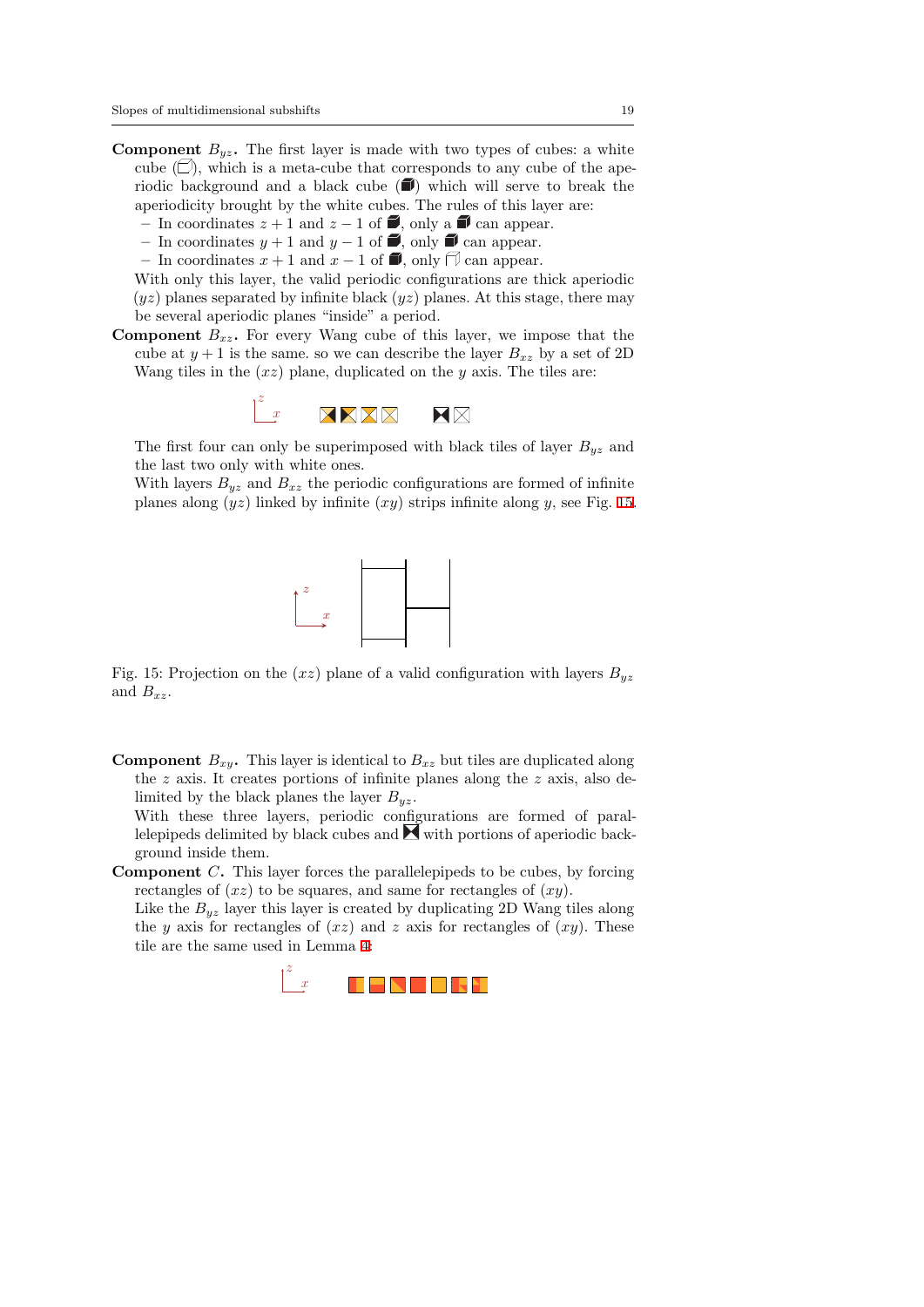These tiles are superimposed once on the *Bxz* tiles with rules on the (*xz*) plane and on the  $B_{xy}$  tiles with rules on the  $(xy)$  plane. The superimpositions allowed are the following:

- $\Box$  can only be on  $\Box$  and  $\Box$ .
- **–** can only be on
- $\blacksquare$  can only be on  $\times$  and  $\blacksquare$  only on  $\times$
- $\Box$ , and  $\Box$  can only be on white tiles  $\boxtimes$
- Fig. 9 shows how this layer forces squares, and therefore cube, to appear. **Component** *W***.** This layer uses signals to synchronize the offsets of different cubes, and to force cubes to have the same size. It also writes the different offsets in the border of the cubes. This is essentially the same as layer *W* of L[em](#page-11-0)ma 4 but duplicated on (*xy*) and *xz* planes to take care of the three possible offsets. Fig. 10 shows these offsets in the 2D case.
- **Component** *P***.** This layer reduces the size of the input, in order to allow us to construct valid configurations as large as we want for the same input  $(p', q', r')$ . [St](#page-8-0)arting from an unary input  $(p, q, r)$ , this layer writes into cubes what the input of t[he T](#page-12-0)uring machine will be:  $(p', q', r')$ , with  $(p, q, r)$  $2^{k}(p', q', r')$ , and  $gcd(p', q', r')$  not divisible by 2. We use the same method as in Lemma 4 by using finite transducers and encoding them into the tiling.
- **Component** *S***.** Aperiodic backgrounds of different "slices" may be different ("slices" are the thick planes in the (*yz*) plane). They must be synchronized in order to en[su](#page-8-0)re the existence of a periodic configuration along  $(p, q, r)$ . We already know how to do this synchronization in 2D, and a small trick will allow us to do the same in 3D. We create two layers of 2D arrows synchronizing independently 2D backgrounds. One in the (*xy*) plane, that are repeated along *z* (*front* arrows) and the other in (*xz*) and repeated along *y* (*top* arrow). We then create our real 3D layer using these two 2D layers, with 3D arrows:

司团团团

The superimposition of two 2D arrows gives directly which 3D arrow is on each tile (see Fig. 16). Like in 2D we impose that the background is the same at the beginning and at the end of the gray arrow. Thanks to the double West-periodicity of the background, this ensures that the background has a periodicity vector of  $(p, q, r)$  in valid configurations.

- **Component** *A***.** This lay[er f](#page-20-0)orces the apparition of 1-periodic configurations. Using two cubes (yellow and blue), superimposed only with the white cubes inside of the big cubes and black cubes  $\blacksquare$  of layer  $B_{yz}$ . We impose that yellow or blue neighbors have the same color. It is easy to see that the color is uniform inside a cube and spread to two opposite corners of cubes. Thus all the cubes along  $(p, q, r)$  have the same color and there exists at least one 1-periodic configuration.
- **Component**  $T_M$  $\circ$ . This layer encodes the Turing machine *M* in the tiling. The idea for the Turing machine is very similar to Lemma 5, it will have access to an extra tape corresponding to the  $\Pi_1^0$  oracle tape. Here again,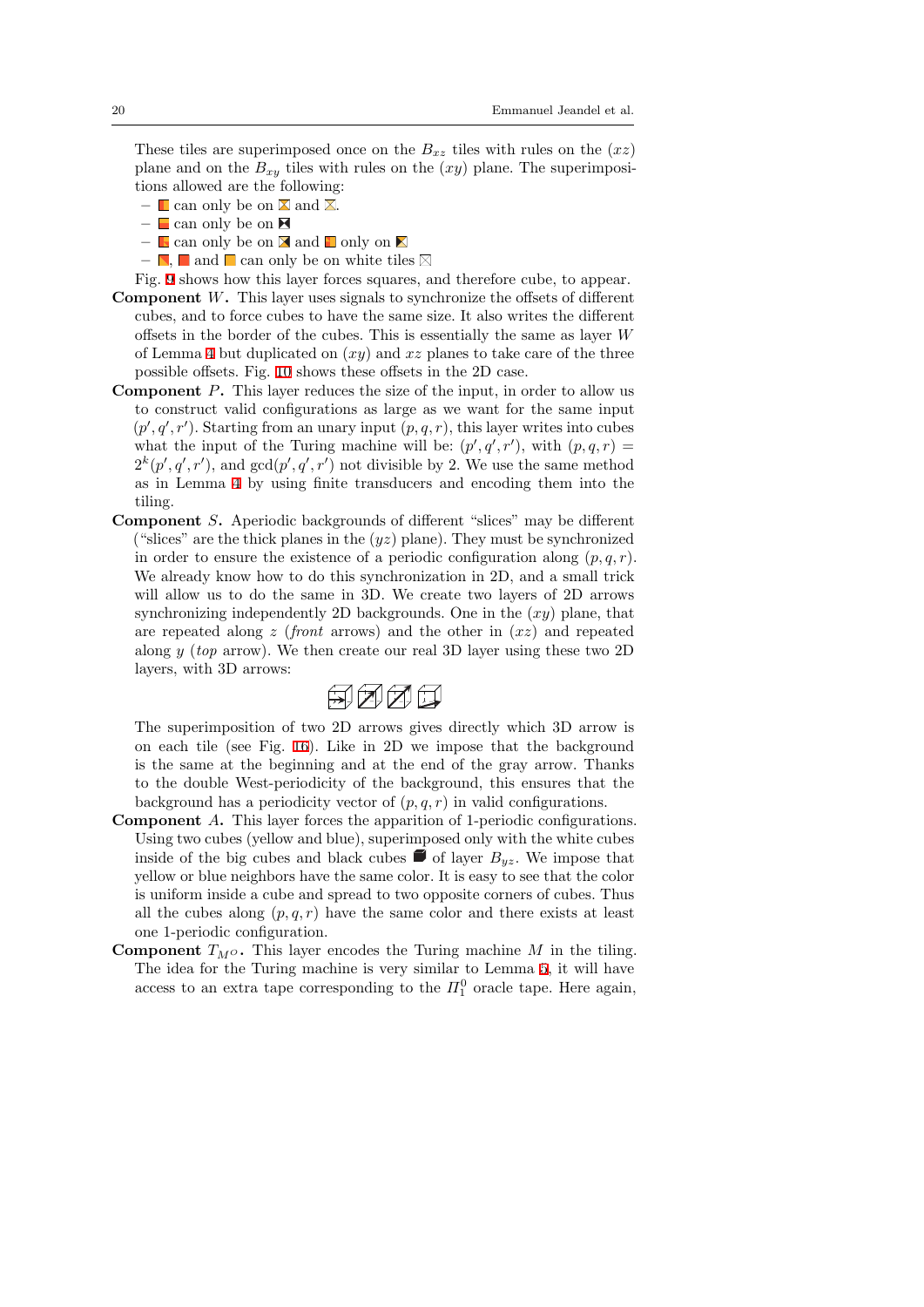| front | top | 3D |
|-------|-----|----|
|       |     |    |
|       |     |    |
|       |     |    |
|       |     |    |

<span id="page-20-0"></span>Fig. 16: Rules for layer S (transmission in 3D).

we will encode *M* with an additional read-only arbitrary tape, and the next layer will ensure that the content of the tape is valid for *O*. The tape is a line along axis *y* duplicated along axes *x* and *z* (see Fig. 17). We add the two rules:

- 1. Inside a cube, a number at position *x* is the same as the number at position *x−*1 and a number at position *z* must be equal to the number at position  $z - 1$ .
- <span id="page-20-1"></span>2. The first line of the tape is transmitted through black cubes like the aperiodic background.

The first rule duplicates the first line everywhere inside a cube, and the second one ensures that the same *R<sup>O</sup>* tape is duplicated along the direction of periodicity.

Then, we encode *M* in the (*xz*) plane using the usual encoding of Turing machines in tilings. Let us say that the time is along the *z* axis and the working tape along *x*. In order to access the entire *R<sup>O</sup>* tape, we add the spacial dimension  $y$  to the TM encoding: while doing a transition, the machine can move its head along the *y* axis and read the value of the *R<sup>O</sup>* tape in it; rule 1 above prevents *M* to modify this extra tape.

**Component** *TO***.** This layer is the core of this proof, and it is where 3D actually comes to play: in the thick aperiodic (*yz*) planes we will compute the  $\Pi^0_1$  oracle by encoding an infinite computation that checks simultaneously all possible inp[ut](#page-20-1)s of  $M^O$ , the Turing machine checking the  $\Pi_1^0$  oracle  $O$  $(M^O)$  halts if and only if there is a wrong 1 in the portion of  $R_O$  written in all the cubes). Thanks to the 3rd dimension we have, we can do this using only SFT rules.

The key idea of this layer is the use of the previously constructed cubes as *macro-tiles* in order to encode computations of *M<sup>O</sup>*. Each cube will thus represent one tile and the thick aperiodic planes will contain, more sparsely, another 2D tiling. See Fig. 19 to see how the cubes store this macro-tileset. For this macro-tileset, we may use a construction of Myers [22] which modifies Robinson's aperiodic tileset in order to synchronize the input tapes on all of the partial computations. So each of our cubes contains/represents one tile of Myer's [tiles](#page-22-0)et, and the thick aperiodic planes thus also contain a Myers tiling checking some input that for the moment i[s n](#page-24-5)ot synchronized with the oracle written inside these cubes.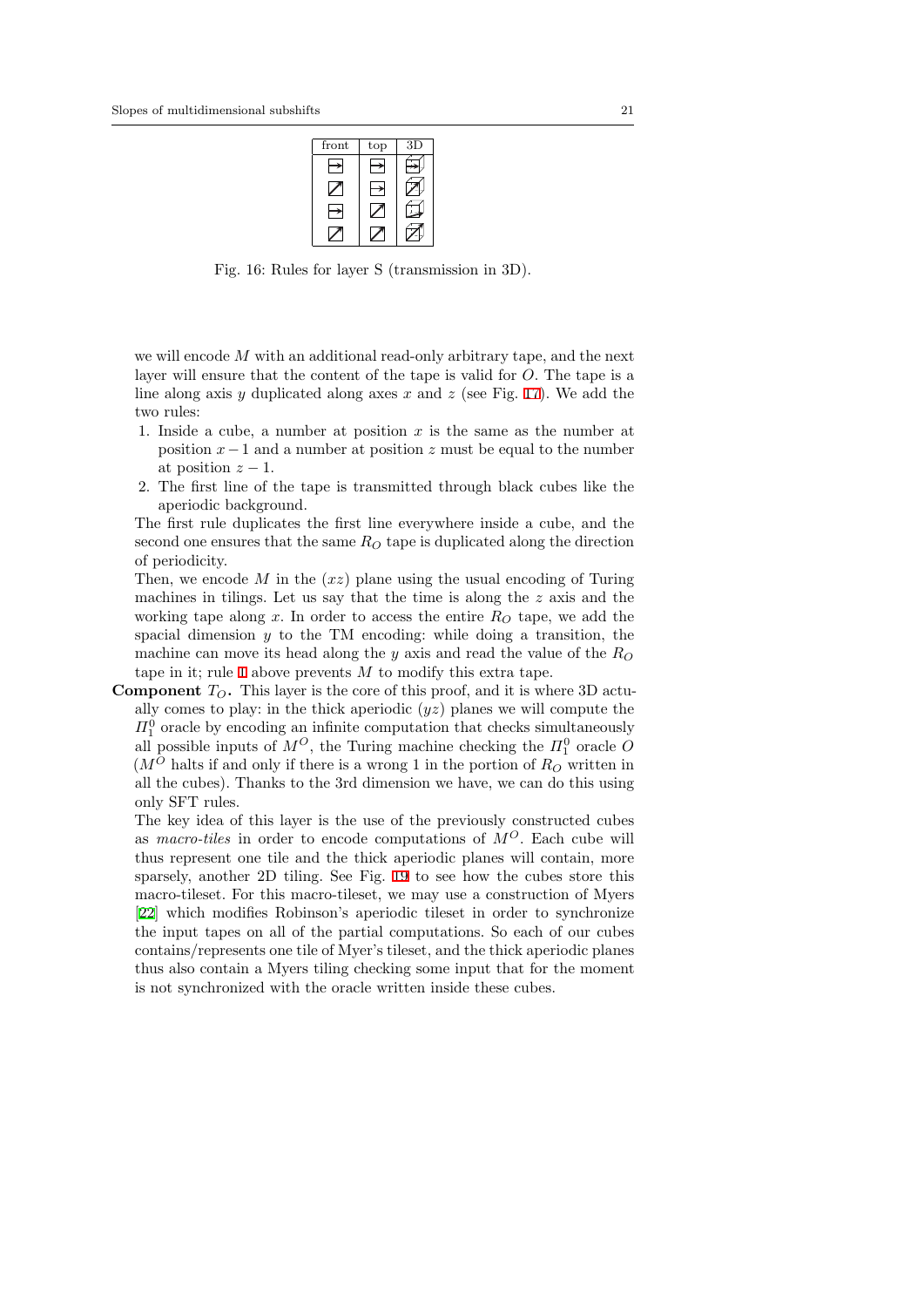We now have a valid macro-tiling for the cubes if and only if the machine  $M^O$  never halts on  $R_O$ .

The one remaining thing to do is to explain the  $R_O$  tape that  $M^O$  accesses is synchronized with the *R<sup>O</sup>* which is stored inside the large cubes. We add to the set of numbered tiles the same tiles, but in red, representing the head of the *M<sup>O</sup>* Turing machine on the tape *RO*. We impose that there is only one red number in every large cube (see Fig. 18).

The red tile of a cube must be synchronized with the cell of the oracle *R<sup>O</sup>* currently contained in the Myers tile. Every time a new partial computation is started in the macro-tiles, the red tile must be placed at the beginning of *RO*, whenever the macro-tile moves the head to th[e r](#page-21-0)ight/left, the red tile must also be moved, if the red tile reaches the border of the cube, in which case it reaches a special state of non-synchronization, since the beginning has already been synchronized.

To do that, we must allow two new transitions. These new transitions do not change the state of the working tape, thus we only move to the next time along *z*. But in the new position, the red-marked cell in the large cube must have changed. To do this, we again use signals between the bottomcube (previous state), the cell doing the transition and the upper-cube (next state), see Fig. 20.

<span id="page-21-0"></span>



Fig. 17: Tape *R<sup>O</sup>* of the oracle in a cube.

Fig. 18: The red tiles on *R<sup>O</sup>* and the transmission of its value.

Now we prove that this construction does what we claim, finishing the proof of Theorem 3.

## *3.3.1 Any slope is an accepted input of M<sup>O</sup>*

Let  $[(p, q, r)]$  be a [s](#page-2-2)lope of periodicity of some configuration of  $X_M$ . By construction every periodic configuration along this slope is formed with cubes of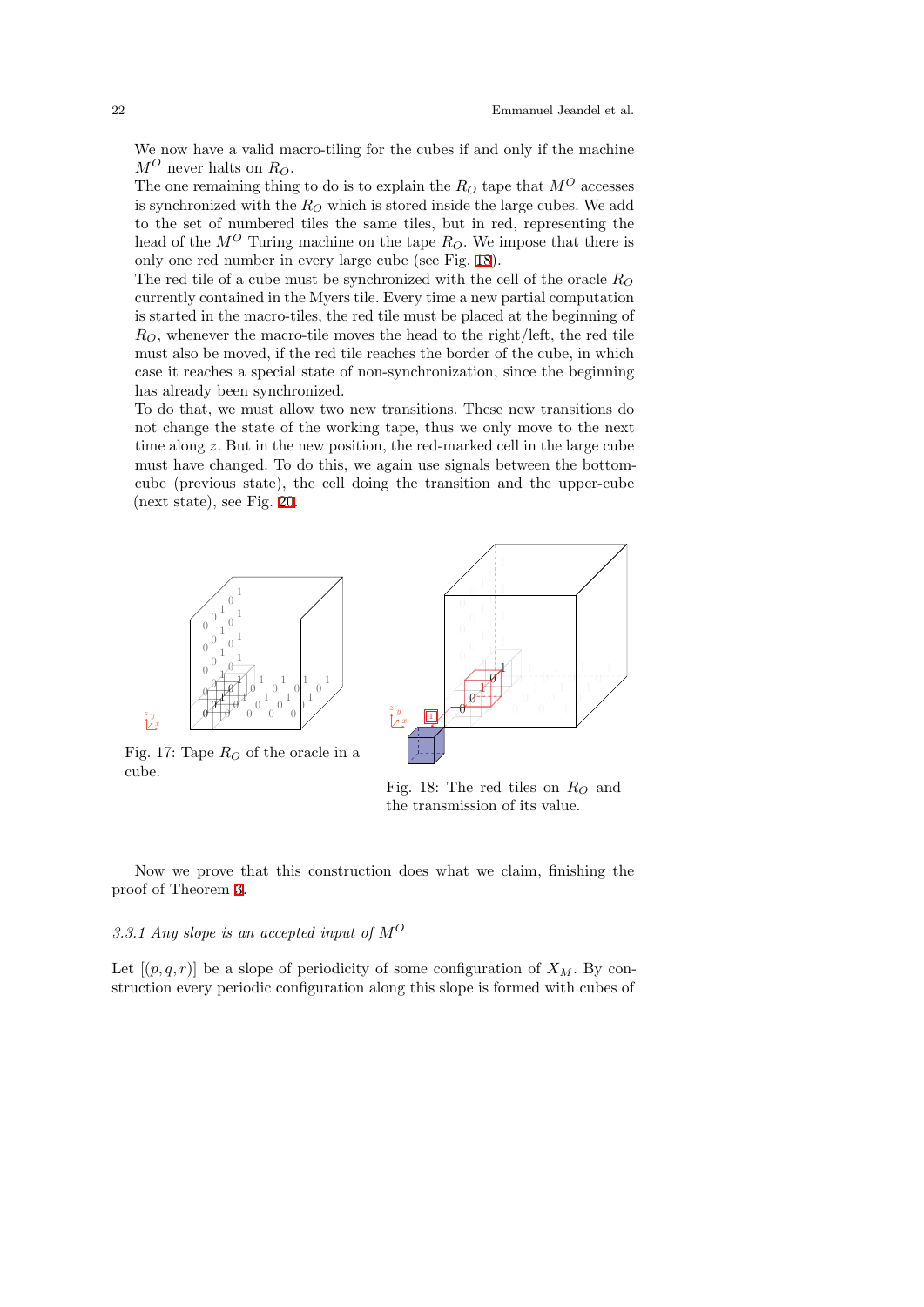<span id="page-22-0"></span>



Fig. 19: Meta-tiles of large cubes, with the adjacency rules represented by the arrows. Myers' tiles are placed in the darker cubes, in the (*yz*) plane.

Fig. 20: Moving the red cube when the head of *M<sup>O</sup>* moves.

the same size  $p$ , shifted with the same offset  $(q, r)$ . Every cube has the same content, which corresponds to an execution of *M*. Cubes being of finite size, every execution is a halting execution of *M*. Let's take  $(p, q, r) = 2^{k}(p', q', r')$ , with  $p', q', r'$  odds. Thanks to the layer P, the input of *M* is  $(p', q', r')$ , then *M* accepts the slope of  $(p', r', q')$ , which is the same as  $(p, q, r)$ .

# *3.3.2 Any accepted input of M<sup>O</sup> is a slope of some configuration*

If *M* accepts the slope of  $(p, q, r)$ , there exists a time *t*, a space *a* on the working tape and *b* on the oracle tape, in which the machine *M* halts. We can assume  $t \geq a \geq b$  without loss of generality. Take  $m = 2^{\lceil \log t \rceil} p \geq t \geq a \geq b$ Then, the  $m \times m$  cube is big enough to contain the computation of  $M$ . The configuration formed by cubes of size *m* and of offset  $(n, o) = 2^{\lceil \log t \rceil} (q, r)$  has slope  $[(m, n, o)] = [(p, q, r)].$ П

This lemma combined with the upper bound of Lemma 3 gives Theorem 3. This realization of  $\Sigma^0_2$  sets as set of slope can be easily generalized for higher dimensions than three. Indeed, layers that do not contain any computation can be easily extended with the same tricks used to go from dimension two to three. Layers with computation can just use the three fir[st](#page-8-1) dimensions, an[d](#page-2-2)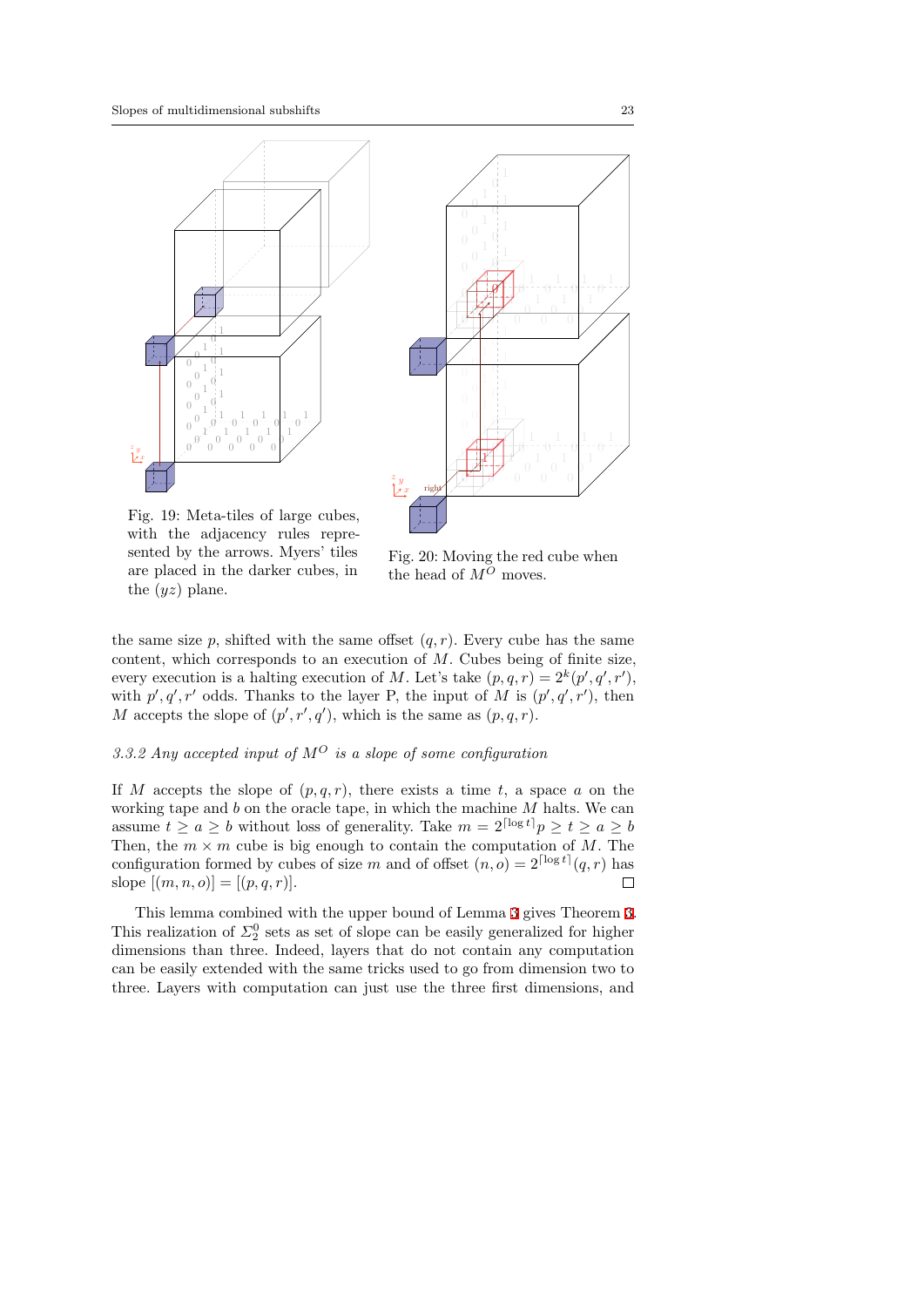we obtain the desired SFT. However note that because of the alternant nature of the definition of the arithmetical hierarchy, extra dimensions from then on do not add any computational power.

**Acknowledgements** The authors would like to particularly thank Ville Salo for some very useful remarks on a previous version of this paper that led to a better exposition and to some corrections.

## **References**

- 1. Aubrun, N., Sablik, M.: Simulation of effective subshifts by two-dimensional subshifts of finite type. Acta Applicandae Mathematicae **126**(1), 3563 (2013). DOI 10.1007/ s10440-013-9808-5
- 2. Ballier, A., Jeandel, E.: Structuring multi-dimensional subshifts. CoRR **abs/1309.6289** (2013). URL http://arxiv.org/abs/1309.6289
- <span id="page-23-13"></span>3. Berger, R.: The Undecidability of the Domino Problem. Ph.D. thesis, Harvard University (1964)
- <span id="page-23-11"></span>4. Berger, R.: The Undecidability of the Domino Problem. No. 66 in Memoirs of the American Mathematical Society. The American Mathematical Society (1966)
- 5. Culik II, K., [Kari, J.: An aperiodic set of Wang](http://arxiv.org/abs/1309.6289) cubes. Journal of Universal Computer Science **1**(10), 675–686 (1995)
- <span id="page-23-1"></span><span id="page-23-0"></span>6. Durand, B., Romashchenko, A., Shen, A.: Effective closed subshifts in 1d can be implemented in 2d. Lecture Notes in Computer Science (including subseries Lecture Notes in Artificial Intelligence and Lecture Notes in Bioinformatics) **6300 LNCS**, 208226 (2010). DOI 10.1007/978-3-642-15025-8 12
- <span id="page-23-15"></span><span id="page-23-2"></span>7. Durand, B., Romashchenko, A., Shen, A.: Fixed-point tile sets and their applications. Journal of Computer and System Sciences **78**(3), 731–764 (2012). DOI 10.1016/j.jcss. 2011.11.001
- 8. Grandjean, A., de Menibus, B.H., Vanier, P.: Aperiodic points in  $\mathbb{Z}^2$ -subshifts. In: Automata, Languages, and Programming - 45st International Colloquium, ICALP 2018, Prague, Czech Republic, July 9-13, 2018, Proceedings (2018)
- <span id="page-23-8"></span>9. Gurevich, Y., Koryakov, I.: Remarks on Berger's paper on the domino problem. Siberian Math. Journal pp. 319–320 (1972)
- <span id="page-23-9"></span>10. Hedlund, G.A.: Endomorphisms and automorphisms of the shift dynamical system. Mathematical systems theory **3**(4), 320–375 (1969). DOI 10.1007/BF01691062. URL https://doi.org/10.1007/BF01691062
- <span id="page-23-5"></span>11. Hochman, M.: On the dynamics and recursive properties of multidimensional symbolic systems. Inventiones mathematicae **176**(1), 131 (2008). DOI 10.1007/ s00222-008-0161-7. URL https://doi.org/10.1007/s00222-008-0161-7
- <span id="page-23-10"></span>12. Hochman, M., Meyerovitch, T.: A characterization of the entropies of multidimensional [shifts of finite type. Annals of Mathem](https://doi.org/10.1007/BF01691062)atics **171**(3), 2011–2038 (2010). DOI 10.4007/ annals.2010.171.2011
- <span id="page-23-14"></span>13. Jeandel, E., Rao, M.: An aperiodic set of 11 wang tiles. CoRR **abs/1506.06492** (2015). URL http://arxiv.org/[abs/1506.06492](https://doi.org/10.1007/s00222-008-0161-7)
- 14. Jeandel, E., Vanier, P.: Periodicity in Tilings. In: Developments in Language Theory (DLT) (2010)
- <span id="page-23-3"></span>15. Jeandel, E., Vanier, P.: Slopes of tilings. In: J. Kari (ed.) JAC, pp. 145–155. Turku Center for Computer Science (2010)
- <span id="page-23-12"></span>16. Jean[del, E., Vanier, P.: Characterizations](http://arxiv.org/abs/1506.06492) of periods of multi-dimensional shifts. Ergodic Theory and Dynamical Systems **35**, 431–460 (2015). DOI 10.1017/etds.2013.60. URL http://journals.cambridge.org/article\_S0143385713000606
- <span id="page-23-7"></span>17. Kari, J.: The Nilpotency Problem of One-Dimensional Cellular Automata. SIAM Journal on Computing **21**(3), 571–586 (1992)
- <span id="page-23-6"></span><span id="page-23-4"></span>18. Kari, J.: A small aperiodic set of Wang tiles. Discrete Mathematics **160**, 259–264 (1996)